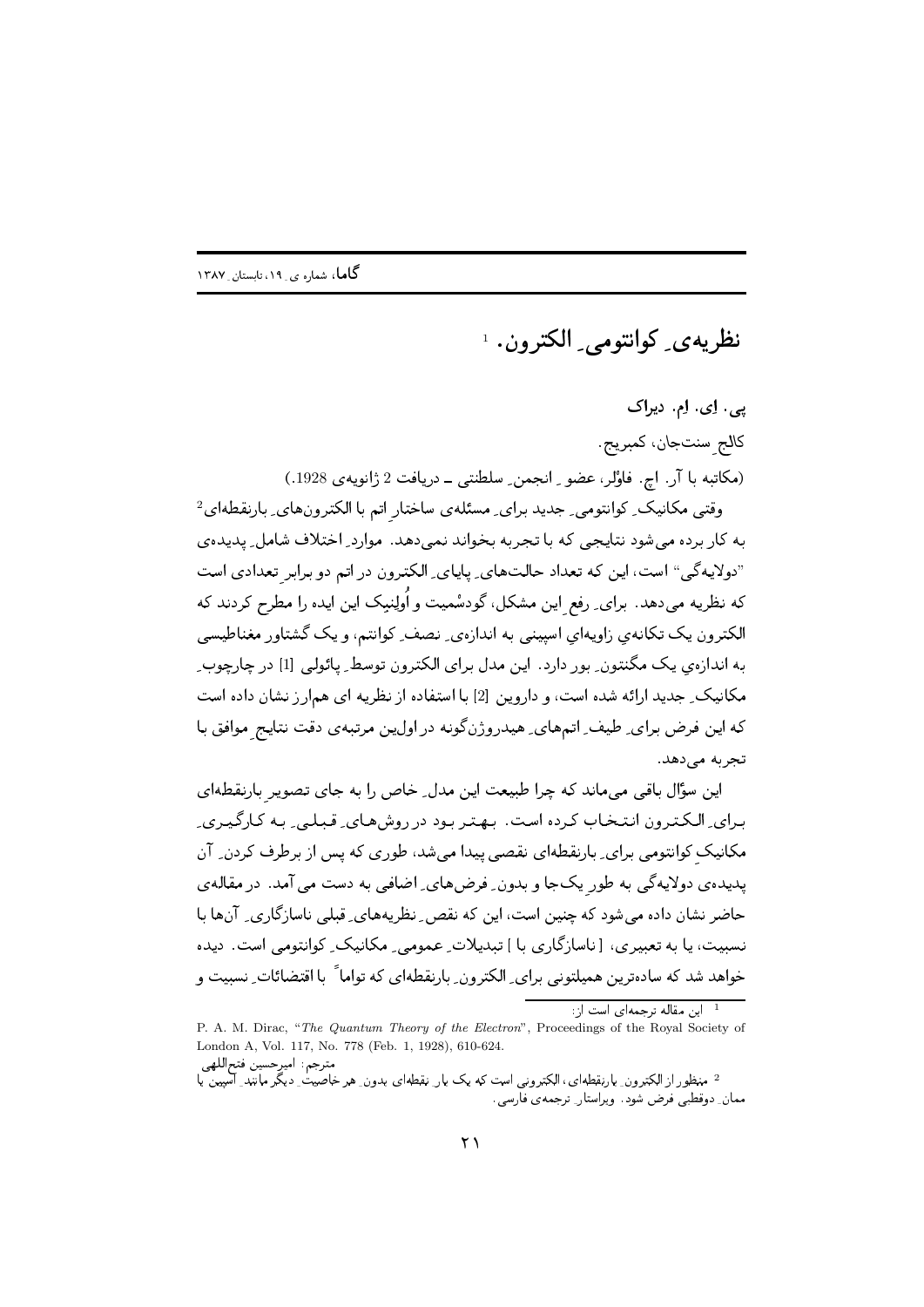تبدیلات ِ عمومی همخوانی داشته باشد تمام پدیدههای ِ دولایهگی را، بدون ِ هیچ فرض ِ اضافیای، توضیح میدهد. به هر صورت، مدل ِ الکترون ِ چرخان، دست ِ کم در اولین رتبهی تقریب، بسیار واقعی است. به نظر می رسد مهمترین نارسایی ی ِ این مدل این است که آن طور که از آن نتیجه میشود، اندازه ی ِ تکانه ی ِ زاویهای ی ِ یک الکترون که در مداری ناشی از یک میدان ِ نیر و ی ِ مرکزی حرکت می کند ثابت نیست.

\$ 1. ملاحظات ِ پيشين نسبيتي.

بر طبق ِ نظریه ی کلاسیکی، همیلتونی ِ نسبیتی برای ِ الکترون ِ نقطهای که در میدان ِ الکترومغناطیسی ِ دل خواه با پتانسیل ِ اسکالر A<sub>0</sub> ویتانسیل ِ برداری ِ A حرکت می کند مے شود

$$
F \equiv \left(\frac{W}{c} + \frac{e}{c}A_0\right)^2 + \left(p + \frac{e}{c}A\right)^2 + m^2c^2,
$$

که در آن p بردار تکانه است. گَردُن [3] پیشنهاد کرده است که عملگر معادله ی ِ موج نظریه ی کوانتومی باید همانند ِ روش ِ نظریه ی غیرنسبیتی به دست آید، یعنی با جاگذا<sub>ر ی</sub>

$$
W = i\hbar \frac{\partial}{\partial t},
$$
  
\n
$$
p_r = -i\hbar \frac{\partial}{\partial x_r}, \qquad r = 1, 2, 3,
$$

در F. با این [جاگذاری ] معادله ی ِ موج میشود

$$
\mathbf{F}\psi \equiv \left[ \left( i\hbar \frac{\partial}{c\,\partial t} + \frac{e}{c} \,\mathbf{A}_0 \right)^2 + \Sigma_r \left( -i\hbar \frac{\partial}{\partial x_r} + \frac{e}{c} \,\mathbf{A}_r \right)^2 + m^2 c^2 \right] \psi = 0,\tag{1}
$$

که تابع موج  $\psi$  تابعی از  $x_1$ ،  $x_2$ ،  $x_3$  و  $t$ است. آنچه به دست آمد به دو مشکل برمی خورد. اولی به تعبیر فیزیکی ی ِ  $\psi$  مربوط است. گُردُن، و به طور مستقل کلاین [4]، با در نظر گرفتن ِ قضییههای ِ پایستهگی، فرض کردند که اگر  $\psi_m$  و  $\psi_n$  دو حل باشند

$$
\rho_{mn} = -\frac{e}{2mc^2} \left\{ i\hbar \left( \overline{\psi}_m \frac{\partial \psi_n}{\partial t} - \overline{\psi}_n \frac{\partial \psi_m}{\partial t} \right) + 2eA_0 \psi_m \overline{\psi}_n \right\}
$$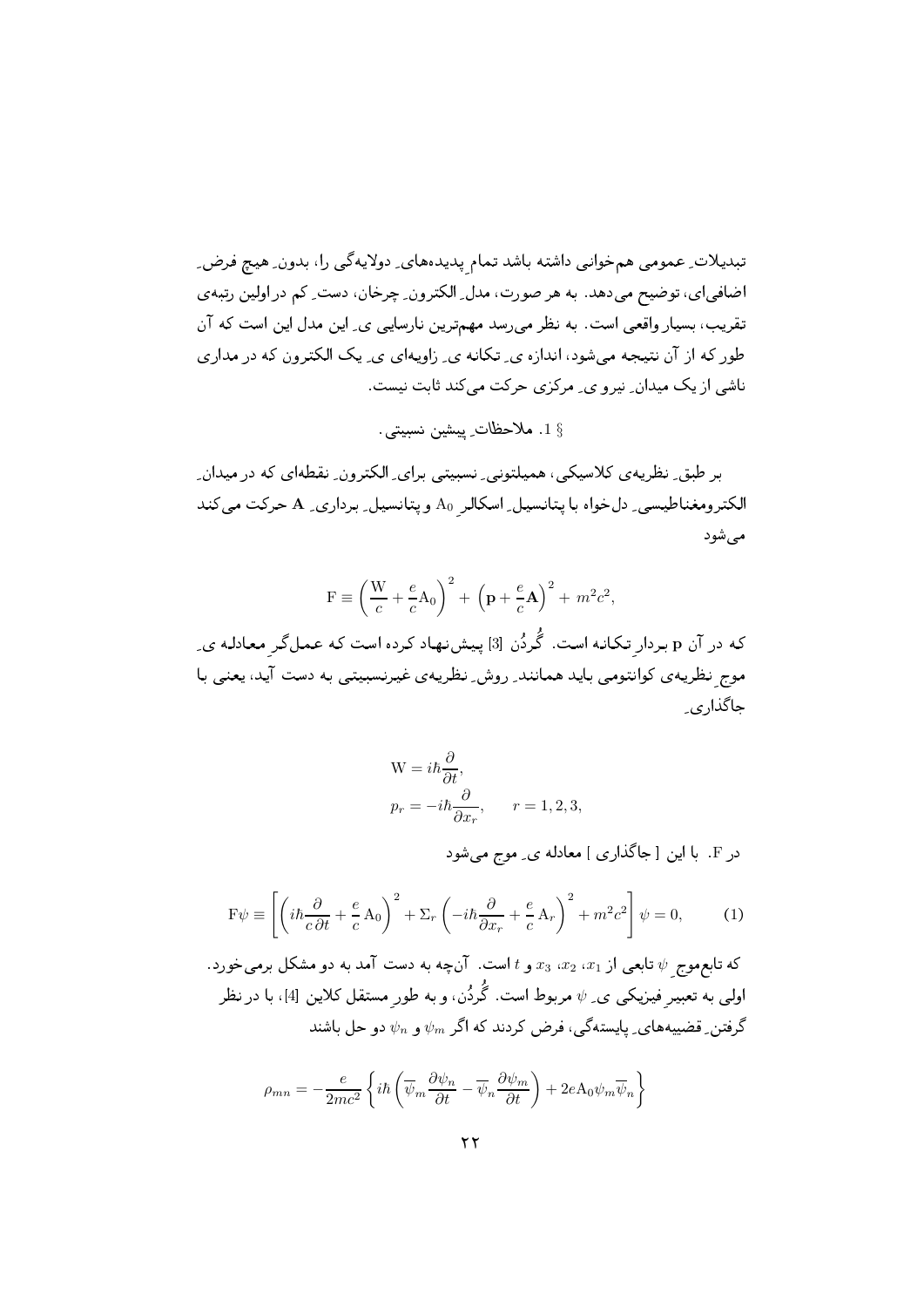$$
\mathbf{I}_{mn} = -\frac{e}{2m} \left\{ -i\hbar \left( \psi_m \text{ grad } \overline{\psi}_n - \overline{\psi}_n \text{ grad } \psi_m \right) + 2\frac{e}{c} \mathbf{A}_m \psi_m \overline{\psi}_n \right\}
$$

باید به عنوان ِ بار و جریانی تعبیر شوند که به گذار  $n\to m$  وابستهاند. این [ بار و جريان ] تا جائبي كه به گسيل يا جذب ِ تابش مربوط است، قانع كننده است؛ امّا به اندازهي تعبیر مکانیک ِ کوانتمی ی ِ غیرنسبیتی، که برای ِ جواب دادن به سؤال ِ زیر بار آمده است [5]، عمومی نیست. [سؤال: ] هنگامی که یک سیستم با تابع ِ موج داده شده $\psi_n$  نمایش داده می شود، احتمال ِ این که هر متغیر دینامیکی در یک زمان ِ مشخص مقداری را در محدودهی مشخصی بگیرد چیست؟ تعبیر گَردُن—کلاین چنین سؤالاتی را در مورد ِ مکان ِ الکترون جواب می دهد (با استفاده از  $(\rho_{mn})$ ، ولی نه اگر این سؤالات به تکانه، تکانهی زاویهای یا هر کدام از دیگر متغیرهای ِ دینامیکی ِ الکترون برگردد. در صورتی که انتظارمان باید این باشد که تعبیر نظریه ی نسبیتی به همان اندازهی تعبیر غیرنسبیتی عمومی باشد. تعبیر<sub>ِ</sub> عمومی ِ مکانیککوانتومی ِ غیرنسبیتی بر اساس ِ نظریهی تبدیل است، که با معادله ی موج به شکل زیر ممکن شده است

$$
(\mathbf{H} - \mathbf{W}) \psi = 0,\t(2)
$$

که در W یا  $\partial/\partial t$  خطی است، طوری که تابع ِ موج در هر لحظه تابع ِ موج در هر زمان بعدی را معین می کند. معادله ی ِ موج نظریهی نسبیتی نیز باید در W خطی باشد تا تعبیر عمومی ممكن بشود.<sup>3</sup>

مشکل ِ دومی که با تعبیر گَردُن وجود دارد از این جا می آید که با گرفتن ِ مزدوج مختلط از معادلهى (1) داريم

$$
\left[ \left( -\frac{W}{c} + \frac{e}{c} A_0 \right)^2 + \left( -\mathbf{p} + \frac{e}{c} \mathbf{A} \right)^2 + m^2 c^2 \right] \psi = 0,
$$

<sup>3</sup> منظور <sub>-</sub> دیراک از این پاراگراف این است: معادله ی ِ شرودینگر ِ غیرنسبیّتی در زمان از مرتبه ی ِ 1 است، و بنا براین برا ی ِ آن که مقدار ِ تابع درلحظه ی ِ b+ + t معلوم شود، باید مقدار ِ خود ِ تابع، و نه مشتقها ی ِ آن،  $t$  در لحظه ی ِ t معلوم باشد. اگر معادله در زمان از مرتبه ی ِ 2 باشد، باید علاوه بر خود ِ تابع، مشتق ِ آن هم در  $t$ مشخَّص باشد تا بتوان مقدار ِ تابع را در t + δt به دست آورد. به علاوه، برا ی ِ معادلهها ی ِ مرتبه ی ِ 2، مثلاً معادله ی ِ کلاین ـ گُردُن، تعبیر ِ احتمالی ی ِ تابع ِ موج ممکن نیست. ویراستار ِ ترجمه ی ِ فارسی.

۲۳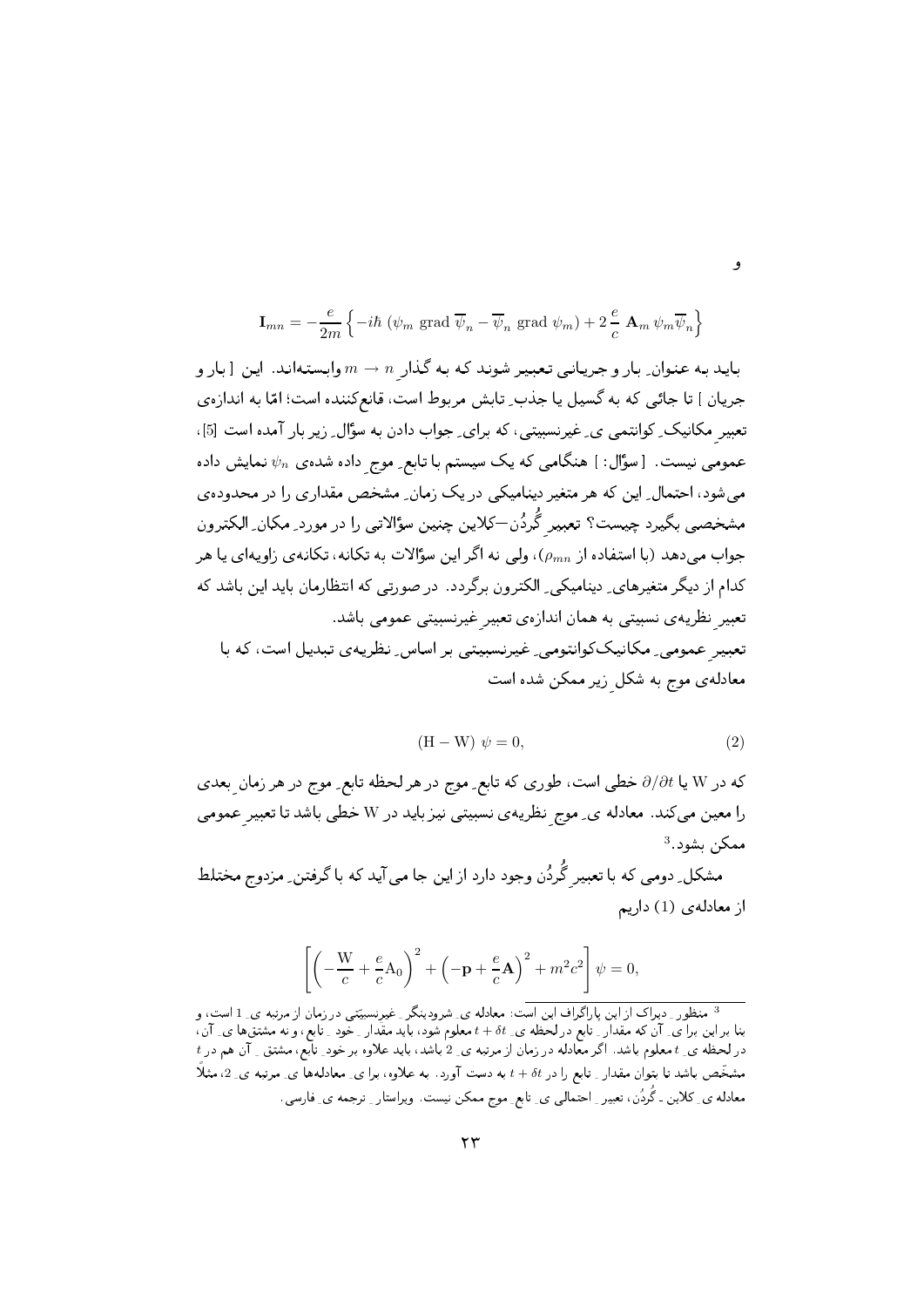که همان چیزی است که با تبدیل ِ e به e- [ در معادله ی ِ (1) ] به دست می آید. به این ترتیب معادله ي ِ موج (1) هم الكتروني با بار e را توصيف ميكند هم الكتروني به بار e- را. به طور مشخص، در حد اعداد ِ کوانتومی ِ بزرگ، بعضی از جوابها ی ِ معادله ی ِ موج بسته موج هائی هستند که مانند ِ حرکت ِ بار e- در نظریه ی کلاسیک حرکت می کنند، در حالی که بعضی دیگر از بستهموجها مانند ِ بار e ی ِ کلاسیک حرکت میکنند. برای این دسته ی دوّم از حل ها W منفی است. در نظریه ی کلاسیک مشکل ِ مقدارهای منفی W با کنار گذاشتن ِ آنها حل می شود. امّا این کار در نظریه ی کوانتومی شدنی نیست، زیرا در حالت ِ کلی یک اختلال میتواند گذار از حالتهای ِ W مثبت به حالتهای ِ W منفی را سبب شود. چنین گذاری به تبدیل ِ یک بار e- به بار e در آزمایشگاه منجر میشود، پدیدهای که تا به حال دیده نشده است. پس یک معادلهموج نسبیتی درست باید چنان باشد که حلهایش به شکل ِ دو دسته ی غیر آمیخته از جوابهائی باشد که به بارهای  $e$  و  $e$  نسبت داده می شوند. در مقاله ی ِ حاضر ما فقط به مشکل ِ اوّل از دوتای ِ گفتهشده می پردازیم. در نتیجه نظریهی به دست آمده هنوز فقط یک تقریب است، امّا به اندازهای خوب است که

تمام پدیدههای دولایهگی را بدون ِ فرضهای ِ اضافه به دست آورد.

§ 2. هميلتوني، در غياب ِ ميدان

مسئلهی ما این است که معادلهی موجی به شکل ِ (2) به دست آوریم تا تحت ِ تبدیل ِ لورنتس ناوردا باشد، و در حد ِ اعداد ِ کوانتومی ِ بزرگ معادل ِ (1) باشد. در ابتدا حالت ِ بدون ِ میدان را در نظر می گیریم، که معادله ی (1) با جاگذاری ِ

$$
p_0 = \frac{W}{c} = i\hbar \frac{\partial}{c\,\partial t}
$$
 به معادلمی زیر تقلیل پیدا می کند:

$$
\left(-p_0^2 + \mathbf{p}^2 + m^2 c^2\right)\psi = 0.
$$
 (3)

تقارن ِ بين ِ p0 و p1 و p3 و دين بين عليه خواست ِ نسبيت است نشان مي دهد كه هميلتوني اي كه می خواهیم در p0 خطبی باشد باید در p1 و p2 و p3 هم خطبی باشد. پس معادله ی ِ موج ما باید به شکل ِ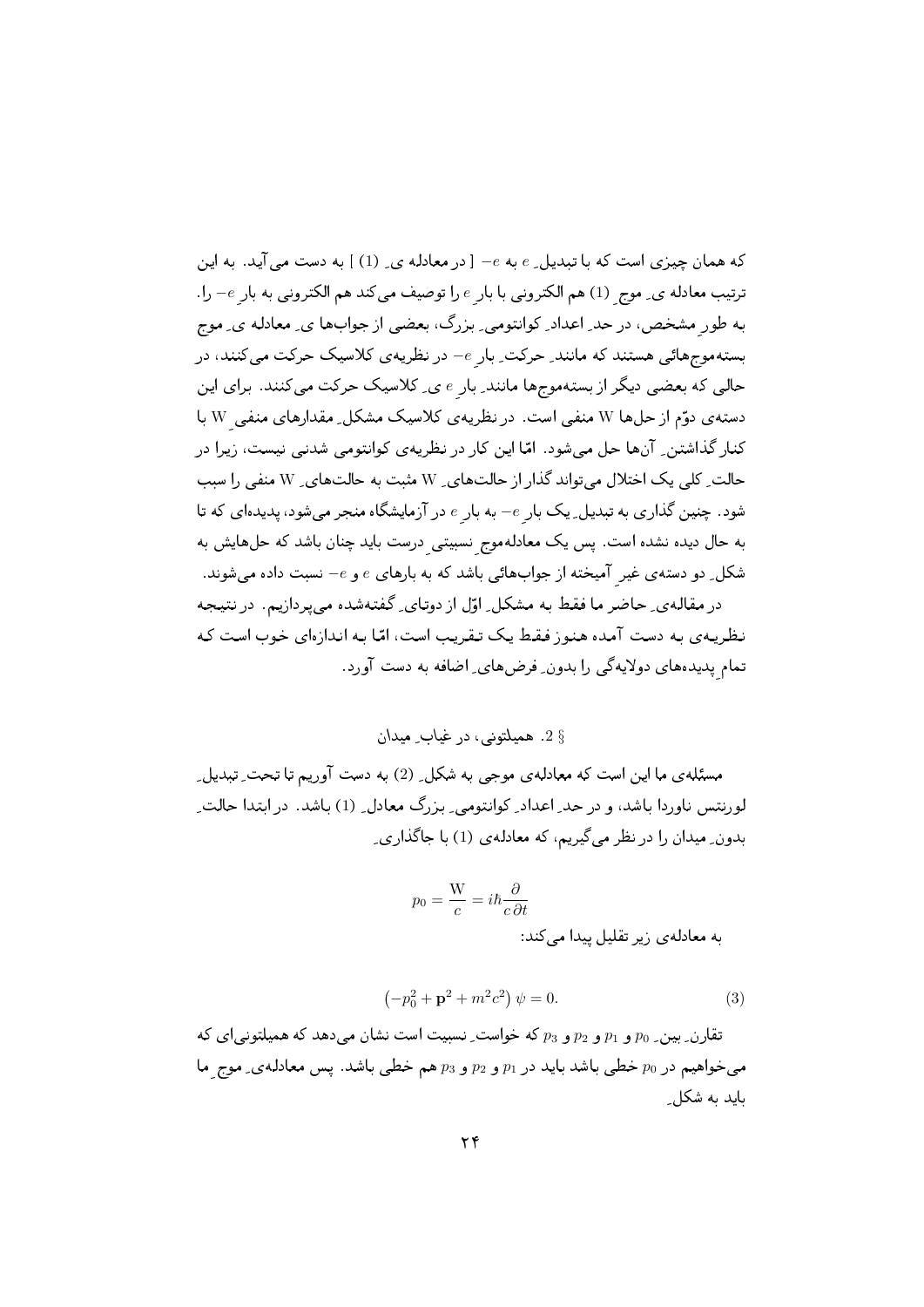$$
(p_0 + \alpha_1 p_1 + \alpha_2 p_2 + \alpha_3 p_3 + \beta) \psi = 0,
$$
\n(4)

 $\beta$  باشد، که فعلاً تنها چیزی که دربارهی متغیرهای دینامیکی یا عمل گرهای  $\alpha_1$  و  $\alpha_2$  و  $\alpha_3$  و می دانیم این است که مستقل از  $p_0$  و  $p_1$  و  $p_2$  و د $p$  هستند، یعنی با  $t$  و  $x_1$  و  $x_2$  و  $x_3$  جابه جا می شوند. از آنجائی که حالتی را در نظر می گیریم که در آن دره در فضای خالی حرکت می کند، پس تمام نقاط ِ فضا معادلاند، و در نتیجه  $t$  و  $x_1$  و  $x_2$  و  $x_3$  در همیلتونبی وجود  $p_2$  ندارند. پس  $\alpha_1$  و  $\alpha_2$  و  $\alpha_3$  و  $\alpha_5$  و  $\beta$  مستقل از  $t$  و  $x_1$  و  $x_2$  و  $\alpha_3$  و  $\alpha_2$  و  $\alpha_1$  و  $\alpha_1$ جابهجا می شوند. پس با متغیرهای دینامیکی ِ متفاوتی سر و کار پیدا کردهایم که علاوه بر مختصات و تكانه ي الكترون هستند، و ممكن است  $\alpha_1$  و  $\alpha_2$  و  $\alpha_3$  و  $\beta$  تابعي از آن ها باشند. یس تابع موج  $\psi$  باید متغیرهای دیگری علاوه بر  $x_1$  و  $x_2$  و  $x_3$  و  $t$  داشته باشد. از معادلهی (4) نتیجه می شود

$$
0 = (-p_0 + \alpha_1 p_1 + \alpha_2 p_2 + \alpha_3 p_3 + \beta)(p_0 + \alpha_1 p_1 + \alpha_2 p_2 + \alpha_3 p_3 + \beta) \psi
$$
  
= 
$$
[-p_0^2 + \Sigma \alpha_1^2 p_1^2 + \Sigma (\alpha_1 \alpha_2 + \alpha_2 \alpha_1) p_1 p_2 + \beta^2 + \Sigma (\alpha_1 \beta + \beta \alpha_1) p_1] \psi,
$$
 (5)

که در آن ∑به جای گشت ِ چرخهای ِ شاخصهای 1 و 2 و 3 اشاره می کند. عبارت ِ بالا با (3) یکی است اگر

$$
\alpha_r^2 = 1, \qquad \alpha_r \alpha_s + \alpha_s \alpha_r = 0 \quad (r \neq s)
$$
\n
$$
\beta^2 = m^2 c^2, \qquad \alpha_r \beta + \beta \alpha_r = 0
$$
\n
$$
\beta = \alpha_4 m c \quad \beta = 1, 2, 3.
$$
\n
$$
\beta = \alpha_4 m c \quad \beta = 1, 2, 3.
$$

$$
\alpha_{\mu}^{2} = 1 \qquad \alpha_{\mu}\alpha_{\nu} + \alpha_{\nu}\alpha_{\mu} = 0 \ (\mu \neq \nu) \qquad \mu, \nu = 1, 2, 3, 4. \tag{6}
$$

میتوانیم فرض کنیم در یک تصویر ماتریسی ،  $\alpha_\mu$  ها با ماتریسهائی توصیف شوند که  $t$  عناصرشان  $\alpha_\mu(\zeta',\,\zeta'')$  است. در این صورت تابع موج  $\psi$  باید تابعی از ی، و  $x_1$  و  $x_2$  و  $x_3$  و باشد. نتیجه ی ضربِ  $\alpha_\mu$  در  $\psi$  تابع  $(\alpha_\mu\psi)\in\mathbb{C}_2\,$  ،  $x_2$  ،  $x_3$  ،  $x_2$  ، با تعریف ِ

$$
(\alpha_{\mu}\psi)(x,t,\zeta) = \Sigma_{\zeta'} \alpha_{\mu}(\zeta\zeta') \psi(x,t,\zeta').
$$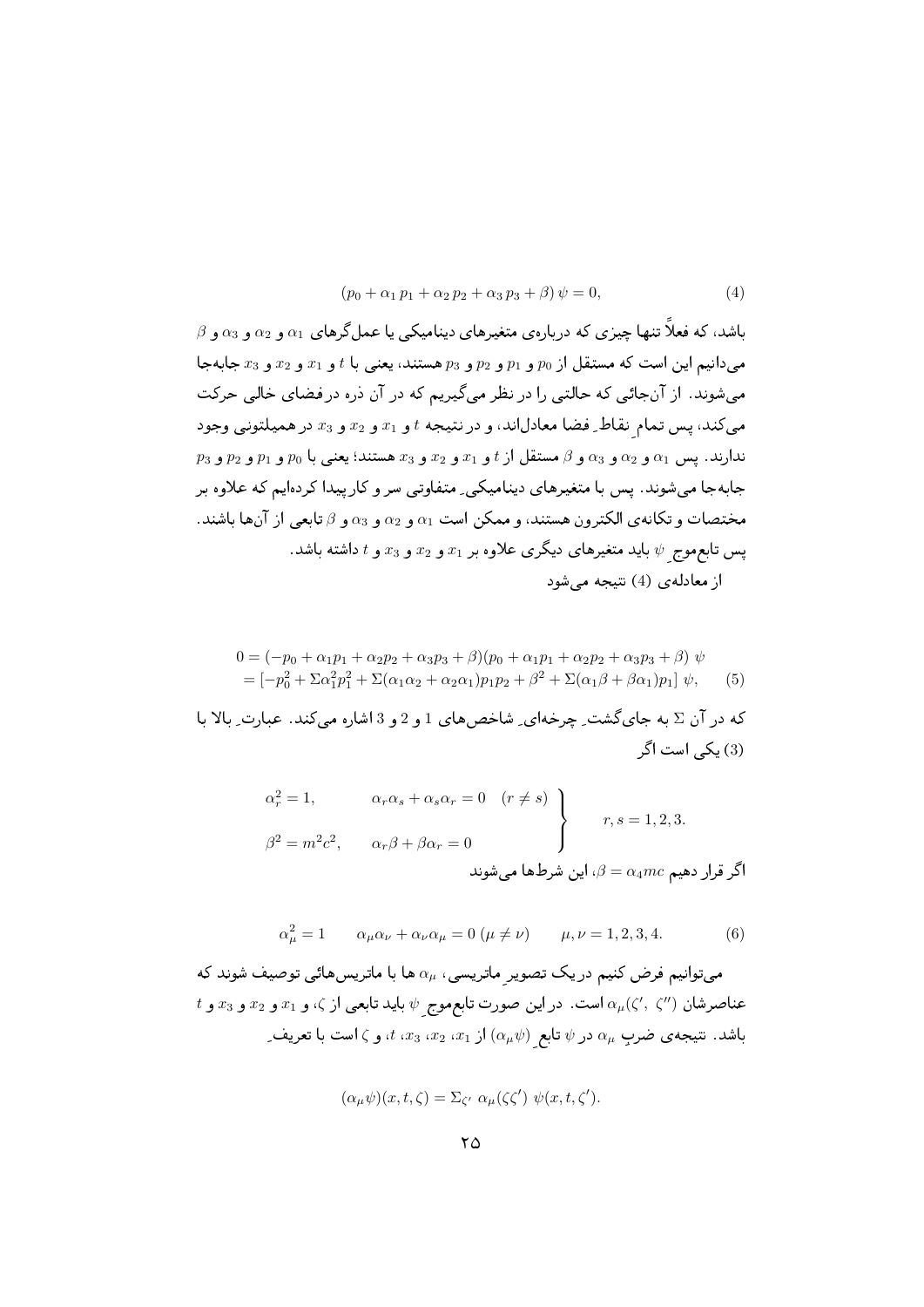حالا باید ۴ ماتریس  $\alpha_\mu$  را طوری پیدا کنیم که (6) را برآورده سازد. از ماتریس،های ِ زیر استفاده میکنیم

$$
\sigma_1 = \begin{pmatrix} 0 & 1 \\ 1 & 0 \end{pmatrix}, \ \sigma_2 = \begin{pmatrix} 0 & -i \\ i & 0 \end{pmatrix}, \ \sigma_3 = \begin{pmatrix} 1 & 0 \\ 0 & -1 \end{pmatrix}
$$
که پاتولی [6] پاتوصیف<sub>د</sub> سه مۇلفهی تکانەزاویهای ی استین معرفی کرد. این ماتریسها  
خاصیتهای 1

$$
\sigma_r^2 = 1 \qquad \sigma_r \sigma_s + \sigma_s \sigma_r = 0, \qquad (r \neq s), \tag{7}
$$

را دارند که ما برای  $\alpha$  ها لازم داریم. امّا نمیتوانیم  $\sigma$  ها را به عنوان ِ سه تا از  $\alpha$  ها بگیریم، زیرا در این صورت چهارمین  $\alpha$  را نمیشود پیدا کرد. باید  $\sigma$  ها را چنان در قطر گسترش دهیم تا دو سطر و ستون بیش تر داشته باشند، چنان که بتوانیم سه ماتریس ِ اضافی ِ <sub>1</sub> و و <sub>1</sub> و و <sub>2</sub> را به شکل ِ 71 و 72 و 53، ولي با سطر و ستون ِ متفاوت معرفي کنيم، به اين ترتيب: $\pm$ 

$$
\sigma_{1} = \begin{Bmatrix} 0 & 1 & 0 & 0 \\ 1 & 0 & 0 & 0 \\ 0 & 0 & 0 & 1 \\ 0 & 0 & 1 & 0 \end{Bmatrix}, \quad \sigma_{2} = \begin{Bmatrix} 0 & -i & 0 & 0 \\ i & 0 & 0 & 0 \\ 0 & 0 & 0 & -i \\ 0 & 0 & i & 0 \end{Bmatrix}, \quad \sigma_{3} = \begin{Bmatrix} 1 & 0 & 0 & 0 \\ 0 & -1 & 0 & 0 \\ 0 & 0 & 1 & 0 \\ 0 & 0 & 0 & -1 \end{Bmatrix},
$$
  
\n
$$
\rho_{1} = \begin{Bmatrix} 0 & 0 & 1 & 0 \\ 0 & 0 & 1 & 0 \\ 1 & 0 & 0 & 0 \\ 1 & 0 & 0 & 0 \end{Bmatrix}, \quad \rho_{2} = \begin{Bmatrix} 0 & 0 & -i & 0 \\ 0 & 0 & -i & 0 \\ i & 0 & 0 & 0 \\ 0 & i & 0 & 0 \end{Bmatrix}, \quad \rho_{3} = \begin{Bmatrix} 1 & 0 & 0 & 0 \\ 0 & 1 & 0 & 0 \\ 0 & 1 & 0 & 0 \\ 0 & 0 & -1 & 0 \\ 0 & 0 & 0 & -1 \end{Bmatrix},
$$
  
\n
$$
\gamma_{1} = \begin{Bmatrix} 0 & 0 & 1 & 0 \\ 1 & 0 & 0 & 0 \\ 0 & 1 & 0 & 0 \\ 0 & 0 & 0 & -1 \end{Bmatrix},
$$

ها از  $\sigma$  ها و با جابهجایی ِ سطرهای دو و سه، و ستونهای دو و سه به دست آمدهاند. حالا  $\rho$ علاوه بر معادلات ِ (7) داریم

$$
\alpha_1 = \rho_1 \sigma_1, \qquad \alpha_2 = \rho_1 \sigma_2, \qquad \alpha_3 = \rho_1 \sigma_3, \qquad \alpha_4 = \rho_3
$$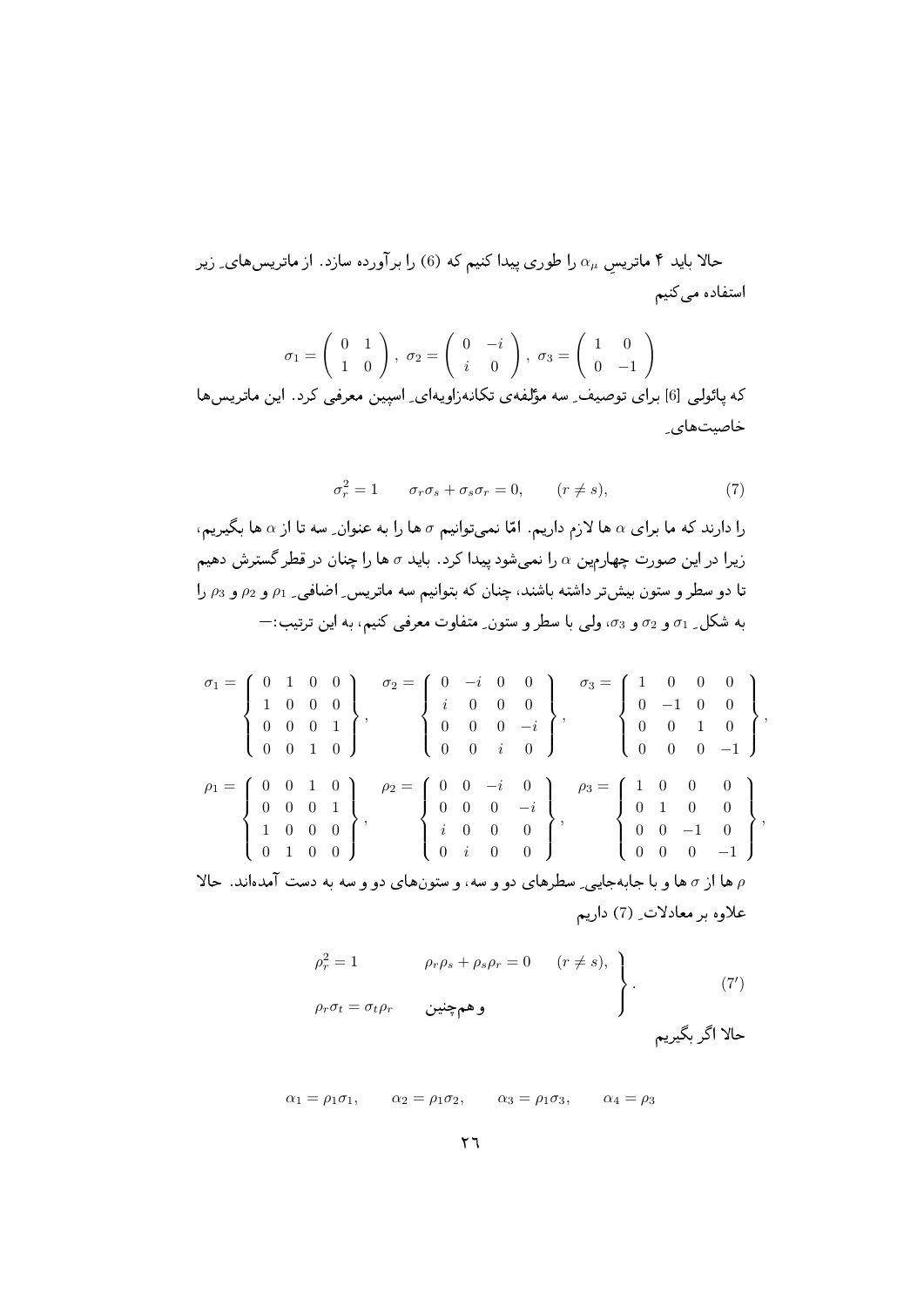تمام شرطهای (6) برآورده میشود، به عنوان ِ مثال

$$
\alpha_1^2 = \rho_1 \sigma_1 \rho_1 \sigma_1 = \rho_1^2 \sigma_1^2 = 1
$$
  
 
$$
\alpha_1 \alpha_2 = \rho_1 \sigma_1 \rho_1 \sigma_2 = \rho_1^2 \sigma_1 \sigma_2 = -\rho_1^2 \sigma_2 \sigma_1 = -\alpha_2 \alpha_1.
$$

معادلههای زیر برای استفادههای بعدی لازم اند:

$$
\left.\begin{aligned}\n\rho_1 \rho_2 &= i \rho_3 = -\rho_2 \rho_1 \\
\sigma_1 \sigma_2 &= i \sigma_3 = -\sigma_2 \sigma_1\n\end{aligned}\right\rbrace,\tag{8}
$$

و هم چنین معادلههائی که با جایگشت ِ چرخهای ِ شاخصها به دست می آیند. حالا معادلهموج ِ (4) به این شکل در می آید

$$
[p_0 + \rho_1(\sigma, \mathbf{p}) + \rho_3 mc] \psi = 0,
$$
\n
$$
\text{(9)}
$$
\n
$$
\text{(1, } \sigma_2, \sigma_3) \psi = \sigma \text{ if } \sigma_1 \text{ and } \sigma_2 \text{ and } \sigma_3 \text{ is } \sigma_1 \text{ and } \sigma_2 \text{ is } \sigma_3 \text{ and } \sigma_4 \text{ is } \sigma_4 \text{ and } \sigma_5 \text{ is } \sigma_5 \text{ and } \sigma_6 \text{ is } \sigma_6 \text{ and } \sigma_7 \text{ is } \sigma_7 \text{ and } \sigma_8 \text{ is } \sigma_8 \text{ is } \sigma_9 \text{ and } \sigma_9 \text{ is } \sigma_9 \text{ is } \sigma_9 \text{ is } \sigma_9 \text{ is } \sigma_9 \text{ is } \sigma_9 \text{ is } \sigma_9 \text{ is } \sigma_9 \text{ is } \sigma_9 \text{ is } \sigma_9 \text{ is } \sigma_9 \text{ is } \sigma_9 \text{ is } \sigma_9 \text{ is } \sigma_9 \text{ is } \sigma_9 \text{ is } \sigma_9 \text{ is } \sigma_9 \text{ is } \sigma_9 \text{ is } \sigma_9 \text{ is } \sigma_9 \text{ is } \sigma_9 \text{ is } \sigma_9 \text{ is } \sigma_9 \text{ is } \sigma_9 \text{ is } \sigma_9 \text{ is } \sigma_9 \text{ is } \sigma_9 \text{ is } \sigma_9 \text{ is } \sigma_9 \text{ is } \sigma_9 \text{ is } \sigma_9 \text{ is } \sigma_9 \text{ is } \sigma_9 \text{ is } \sigma_9 \text{ is } \sigma_9 \text{ is } \sigma_9 \text{ is } \sigma_9 \text{ is } \sigma_9 \text{ is } \sigma_9 \text{ is } \sigma_9 \text{ is } \sigma_9 \text{ is } \sigma_9 \text{ is } \sigma_9 \text{ is } \sigma_9 \text{ is } \sigma_9 \text{ is } \sigma_9 \text{ is } \sigma_9 \text{ is } \sigma_9 \text{ is } \sigma_9 \text{ is } \sigma_9 \text{ is } \sigma_9 \text{ is } \sigma_9 \text{ is } \sigma_9 \text{ is } \sigma_9 \text{ is } \sigma_9 \text{ is } \sigma_9 \text{ is } \sigma_9 \text{ is } \sigma_9 \text{ is } \sigma_9 \text
$$

$$
[\rho_3 p_0 + i \rho_2 (\sigma_1 p_1 + \sigma_2 p_2 + \sigma_3 p_3) + mc] \psi = 0.
$$

با گرفتن ِ

$$
p_0 = i p_4,
$$
  
\n
$$
\rho_3 = \gamma_4, \qquad \rho_2 \sigma_r = \gamma_r, \qquad r = 1, 2, 3,
$$
\n(10)

خواهيم داشت

$$
[i\Sigma \gamma_{\mu} p_{\mu} + mc] \psi = 0, \qquad \mu = 1, 2, 3, 4. \tag{11}
$$

تحت ِ تبدیل ِ لورنتس مطابق ِ قاعدہی ِ زیر تبدیل میشود  $p_\mu$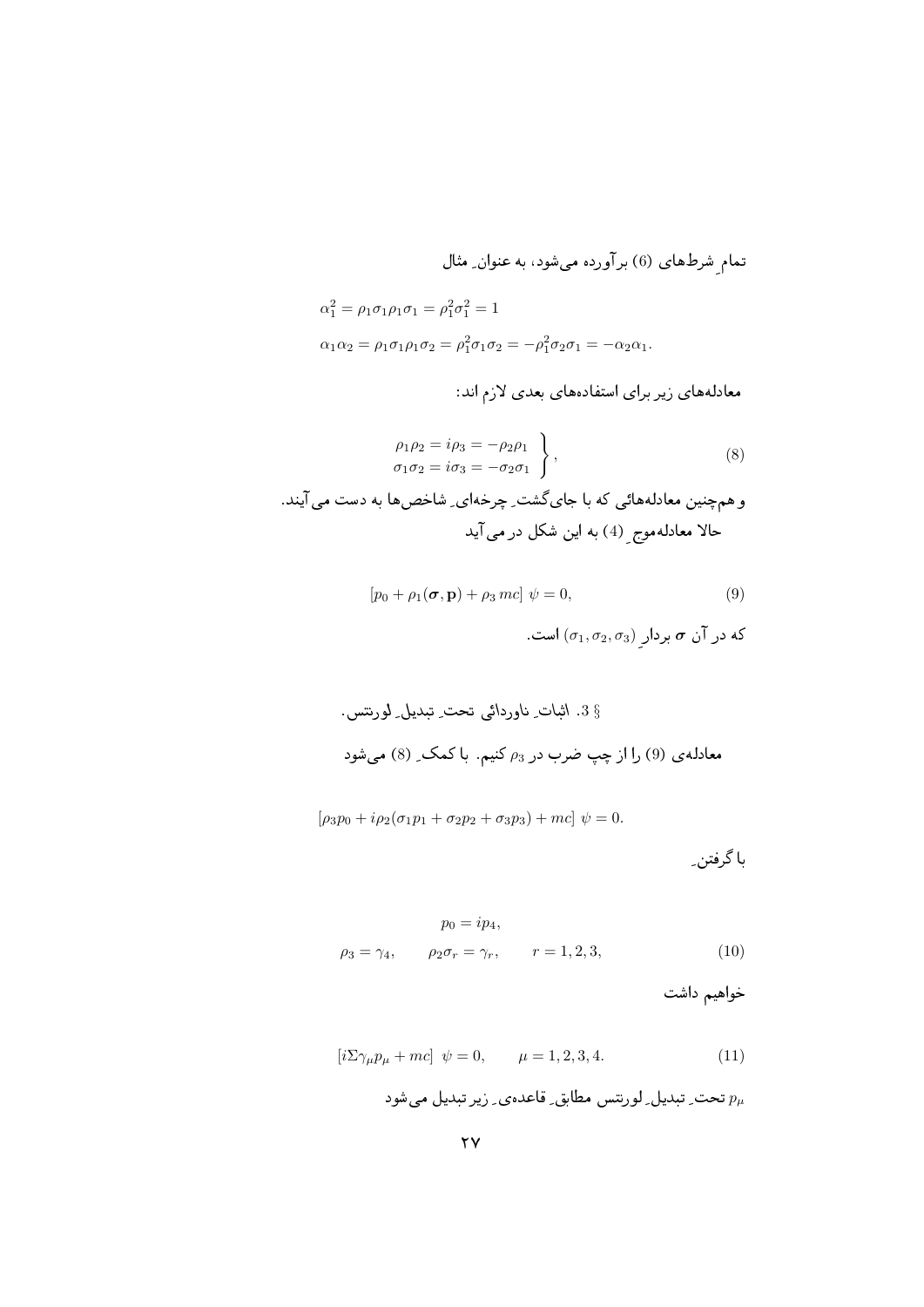$$
p'_{\mu} = \Sigma_{\nu} a_{\mu\nu} p_{\nu},
$$
کہ مصرايب ی سہ 2 - عددھایی اند کہ روابط ے زیر را بر آورده می کنند

$$
\Sigma_{\mu} a_{\mu\nu} a_{\mu\tau} = \delta_{\nu\tau}, \qquad \Sigma_{\tau} a_{\mu\tau} a_{\nu\tau} = \delta_{\mu\nu}.
$$

$$
\left[i\Sigma\gamma_{\mu}'p_{\mu}'+mc\right]\psi=0,
$$
\n(12)

9 -

$$
\gamma'_\mu = \Sigma_\nu a_{\mu\nu} \gamma_\nu.
$$
ا پنک ، برای<sub>ے</sub> برای ہیہ مانند<sub>ے س</sub>م ها، داریم

$$
\gamma_{\mu}^{2} = 1, \qquad \gamma_{\mu}\gamma_{\nu} + \gamma_{\nu}\gamma_{\mu} = 0, \qquad (\mu \neq \nu).
$$
 بہ طورِ فشرده این روابط را میتوان به صورت۔ زیر جمع کرد:

$$
\gamma_\mu\gamma_\nu+\gamma_\nu\gamma_\mu=2\delta_{\mu\nu}.
$$
 
$$
\Box
$$

$$
\gamma_{\mu}' \gamma_{\nu}' + \gamma_{\nu}' \gamma_{\mu}' = \Sigma_{\tau \lambda} a_{\mu \tau} a_{\nu \lambda} (\gamma_{\tau} \gamma_{\lambda} + \gamma_{\lambda} \gamma_{\tau})
$$

$$
= 2 \Sigma_{\tau \lambda} a_{\mu \tau} a_{\nu \lambda} \delta_{\tau \lambda}
$$

$$
= 2 \Sigma_{\tau} a_{\mu \tau} a_{\nu \tau} = 2 \delta_{\mu \nu}.
$$

به این ترتیب  $\gamma_{\mu}^{\prime}$  ها همان روابط $\gamma_{\mu}$  ها را برمی آورند؛ و به این ترتیب می $توانیم در (10) قرار$ دهيم

$$
\gamma_4' = \rho_3', \qquad \gamma_r' = \rho_2' \sigma_r'
$$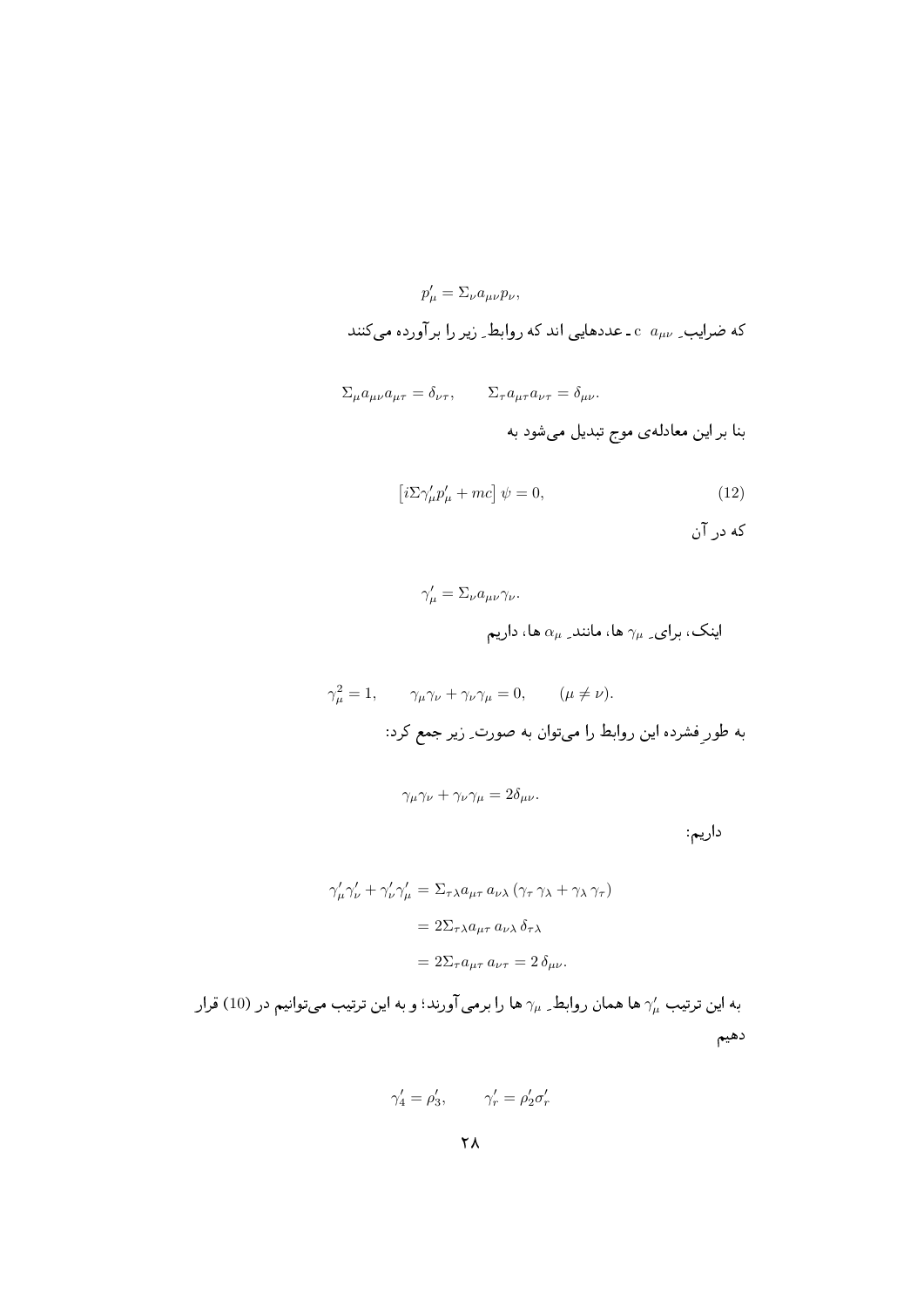که، اگر به جای ی<sup>ام</sup> و<sub>ا</sub>۵ قرار دهیم <sub>۱</sub>۲/۲<sub>1</sub> / ی
$$
-\dot{e}_1
$$
 و یا ہو یا ہو یا ہو یا ہو ۱۲ یا ہو ۱۲ و ۱۰۱۱ یا ہو ۱۲ و ۱۲۱ و ۱۲۱ و ۱۰۱ و ۱۰۱ و ۱۰۱ و ۱۰۱ و ۱۰۱ و سستند.  
حال نشان میدهمیم که با یک تبدیل یا یک تبدیل یکانونی میتوان /م ها و /ه ها را به شکل ے ۹۵ ها و ۲ ها  
درآورد. از معادلهی با تابع تبدیل یا ۱۹م میشود که مقدارمشخصههای ۱۵ تنها t± هستند. اگر  
یک تبدیل یکانونی با تابع تبدیل ۔ ۱۸ وی و ۱۵۱ عمال شود داریم

$$
\rho'_1 \rho'_3 (\rho'_1)^{-1} = -\rho'_3 \rho'_1 (\rho'_1)^{-1} = -\rho'_3
$$

از آنجا كه مقدارمشخصهها تحت ِ تبديلات ِ كانونى عوض نمى شوند، 43 بايد همان  $-1$  مقدارمشخصههای  $-\rho_3$  را داشته باشد. پس مقدارمشخصههای  $\rho_3$  دو تا  $+1$  و دو تا هستند. همین نوع بحث برای دیگر / ها و هر یک از  $\sigma$  ها نیز درست است.

از آن جا که  $\rho_3'$  و  $\sigma_3'$  جابه جا می شوند، می توان همزمان آن ها را با تبدیل ِ کانونی قطری كرد. در اين صورت عناصر ٍ قطري ي ِ آنها دو تا 1+ و دو تا 1– است. پس با يك بازترتيب ِ مناسب ِ سطرها و ستونها، آنها را مي توان به شكل ِ 93 و 53 درآورد. (اين امكان که  $\rho_3'=\pm \sigma_3'$  کنار گذاشته می شود زیرا ماتریس هائی وجود دارند که با یکی جابهجا و با دیگر ی نمے شوند ).

هر ماتریسی که چهار سطر و ستون دارد را می توان به شکل ِ زیر نوشت

$$
c + \sum_{r} c_{r} \sigma_{r} + \sum_{r} c'_{r} \rho_{r} + \sum_{rs} c_{rs} \rho_{r} \sigma_{s}
$$
\n(13)

که در آن ضرایب ِ c و c، و c، و c، شانزده تا c عدد اند. با بیان ِ d به این شکل، از آن جا که در آن مسل که آن یا  $\rho_3' = \rho_3$  جایه جا و یا  $\sigma_3' = \sigma_3$  یادجایه جا $^4$  می شود، می بینیم که

$$
\sigma_1' = c_1 \sigma_1 + c_2 \sigma_2 + c_{31} \rho_3 \sigma_1 + c_{32} \rho_3 \sigma_2
$$

یعنی به شکل ِ

$$
.a\,b=-b\,a\,\not\exists^1\,a\,\text{with}\,b\,\text{with}\,a\,\text{with}\,a\,\text{with}\,a\,\text{with}\,a\,\text{with}\,\alpha\,\text{with}\,\alpha\,\text{with}\,\alpha\,\text{with}\,\alpha\,\text{with}\,\alpha\,\text{with}\,\alpha\,\text{with}\,\alpha\,\text{with}\,\alpha\,\text{with}\,\alpha\,\text{with}\,\alpha\,\text{with}\,\alpha\,\text{with}\,\alpha\,\text{with}\,\alpha\,\text{with}\,\alpha\,\text{with}\,\alpha\,\text{with}\,\alpha\,\text{with}\,\alpha\,\text{with}\,\alpha\,\text{with}\,\alpha\,\text{with}\,\alpha\,\text{with}\,\alpha\,\text{with}\,\alpha\,\text{with}\,\alpha\,\text{with}\,\alpha\,\text{with}\,\alpha\,\text{with}\,\alpha\,\text{with}\,\alpha\,\text{with}\,\alpha\,\text{with}\,\alpha\,\text{with}\,\alpha\,\text{with}\,\alpha\,\text{with}\,\alpha\,\text{with}\,\alpha\,\text{with}\,\alpha\,\text{with}\,\alpha\,\text{with}\,\alpha\,\text{with}\,\alpha\,\text{with}\,\alpha\,\text{with}\,\alpha\,\text{with}\,\alpha\,\text{with}\,\alpha\,\text{with}\,\alpha\,\text{with}\,\alpha\,\text{with}\,\alpha\,\text{with}\,\alpha\,\text{with}\,\alpha\,\text{with}\,\alpha\,\text{with}\,\alpha\,\text{with}\,\alpha\,\text{with}\,\alpha\,\text{with}\,\alpha\,\text{with}\,\alpha\,\text{with}\,\alpha\,\text{with}\,\alpha\,\text{with}\,\alpha\,\text{with}\,\alpha\,\text{with}\,\alpha\,\text{with}\,\alpha\,\text{with}\,\alpha\,\text{with}\,\alpha\,\text{with}\,\alpha\,\text{with}\,\alpha\,\text{with}\,\alpha\,\text{with}\,\alpha\,\text{with}\,\alpha\,\text{with}\,\alpha\,\text{with}\,\alpha\,\text{with}\,\alpha\,\text{with}\,\alpha\,\text{with}\,\alpha\,\text{with}\,\alpha\,\text{with}\,\alpha\,\text{with}\,\alpha\,\text{with}\,\alpha\,\text{with}\,\alpha\,\text{with}\,\alpha\,\text{with}\,\alpha\,\text{with}\,\alpha\,\text{with}\,\alpha\,\text{with}\,\alpha\,\text{with}\,\alpha\,\text{with}\,\alpha\,\text{with}\,\alpha\,\text{with}\,\alpha\,\text{with}\,\alpha\,\text{with}\,\alpha\,\text{with}\,\alpha\,\
$$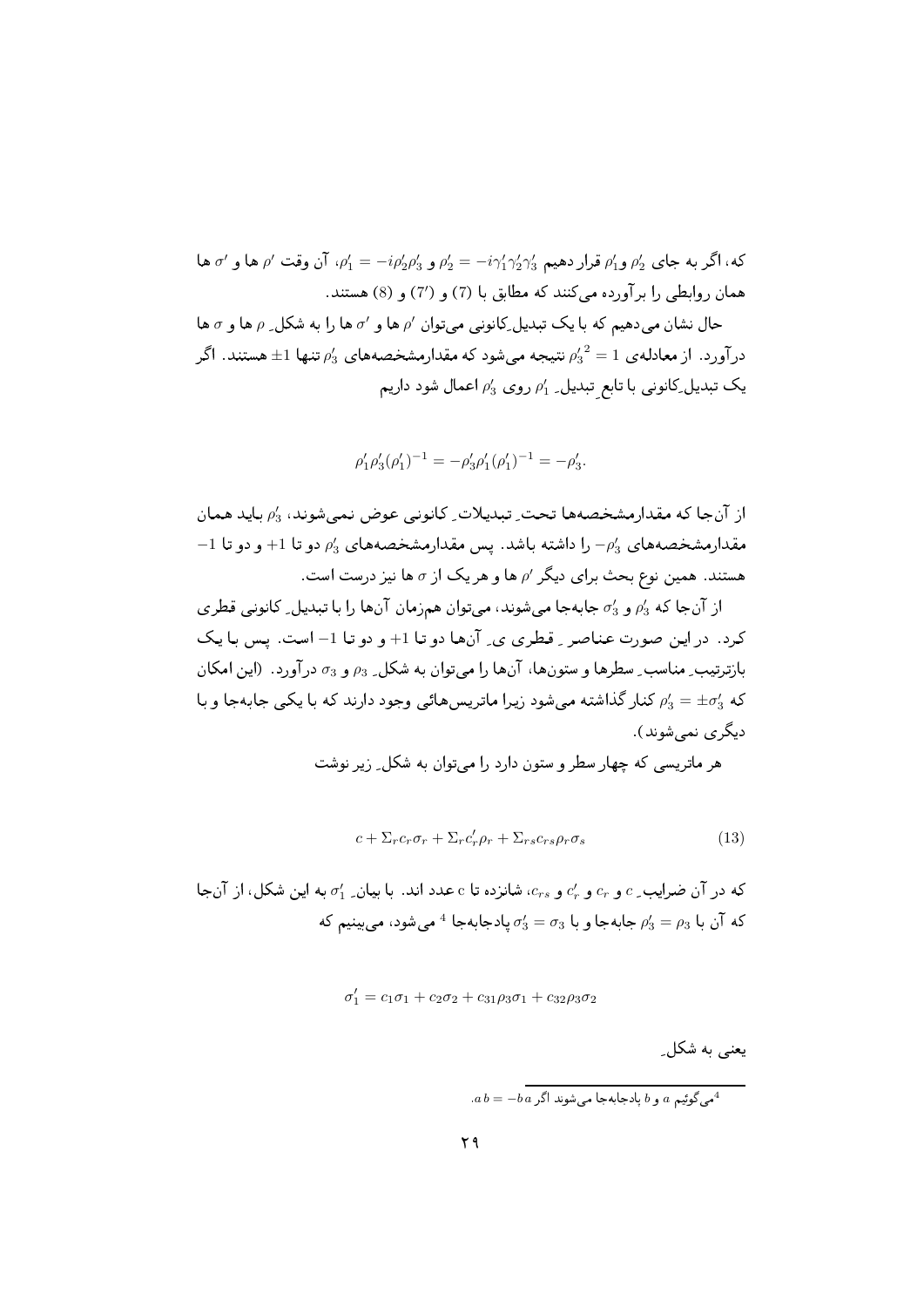$$
\sigma'_1 = \left(\begin{array}{cccc} 0 & a_{12} & 0 & 0 \\ a_{21} & 0 & 0 & 0 \\ 0 & 0 & 0 & a_{34} \\ 0 & 0 & a_{43} & 0 \end{array}\right)
$$

شرط ِ 1 $\sigma_1'^2 = \sigma_1'^2$  نشان مے دھد که 1 $a_{12} = 1 \, a_{12} \, a_{21} = 1$ ، حال اگر تبدیل ِ کانونی را اعمال کنیم: سطر اول در  $(a_{21}/a_{12})^{\frac{1}{2}}$  و سطر دوم در  $(a_{43}/a_{34})^{\frac{1}{2}}$ ضرب میشوند، و ستون ِ اوّل و سوّم به همان عبارتها تقسیم می شوند، و  $\sigma_1'$  به شکل ِ  $\sigma_1$  در آورده می شود، و ماتریس های قطری ـ  $\sigma_3'$  و  $\rho_3'$  بدون ِ تغییر می مانند.

حال اگر  $\rho_1'$  را به شکل ِ (13) بیان کنیم، و از این شرط که با  $\sigma_1 = \sigma_1$  و  $\sigma_3 = \sigma_3'$  جابهجا و با 5 $\rho_3 = \rho_3$  یادجابهجا می شود استفاده کنیم، می بینیم که باید به شکل ِ زیر باشد

 $\rho'_1 = c'_1 \rho_1 + c'_2 \rho_2.$ 

 $\rho'_1$  شرط  $1 = \rho'_1^2 = \rho'_2 = \sin\theta$  نشان می دهد  $c'_2 = \sin\theta$ ، یا  $c'_1 = \sin\theta$  و  $c'_2 = \sin\theta$ . در این صورت به شکل ِ ; پر است

$$
\rho'_1 = \left\{ \begin{array}{cccc} 0 & 0 & e^{-i\theta} & 0 \\ 0 & 0 & 0 & e^{-i\theta} \\ e^{i\theta} & 0 & 0 & 0 \\ 0 & e^{i\theta} & 0 & 0 \end{array} \right\}
$$

حال اگر تبدیلات ِ کانونی را اعمال کنیم: سطر اوّل و دوّم در <sup>ون</sup>ه ضرب میشود، و ستون ِ اوّل و دوّم به آن تقسیم می شود، و  $\rho_1'$  به شکل ِ  $\rho_1$  درمی آید، بدون این که  $\sigma_1$  و  $\sigma_2$  و و $\rho_3$  عوض شوند. و حالا، بر اساس ِ رابطههای  $\rho'_1\rho'_2=\rho'_3\rho'_1$  و  $\sigma'_2\sigma'_1\sigma'_2=\rho'_3\rho'_1$  و یاید به شکل ِ  $\rho_2$  و . باشند  $\sigma_2$ 

یس با توالی ئی از تبدیلات ِ کانونی، که ترکیب شان یک تبدیل ِ کانونی را می سازد، ⁄ه ها و ے ها به شکل ِ م ها و ۍ ها درمي آيند. به اين ترتيب معادلهموج جديد ِ (12) به شکل ِ اصلی۔ آن (11) یا (9) درمی آید، پس نتایجی که از معادلههای موج اصلی به دست می آید مستقل از چهارچوب ِ مرجع ِ بهکاررفته است.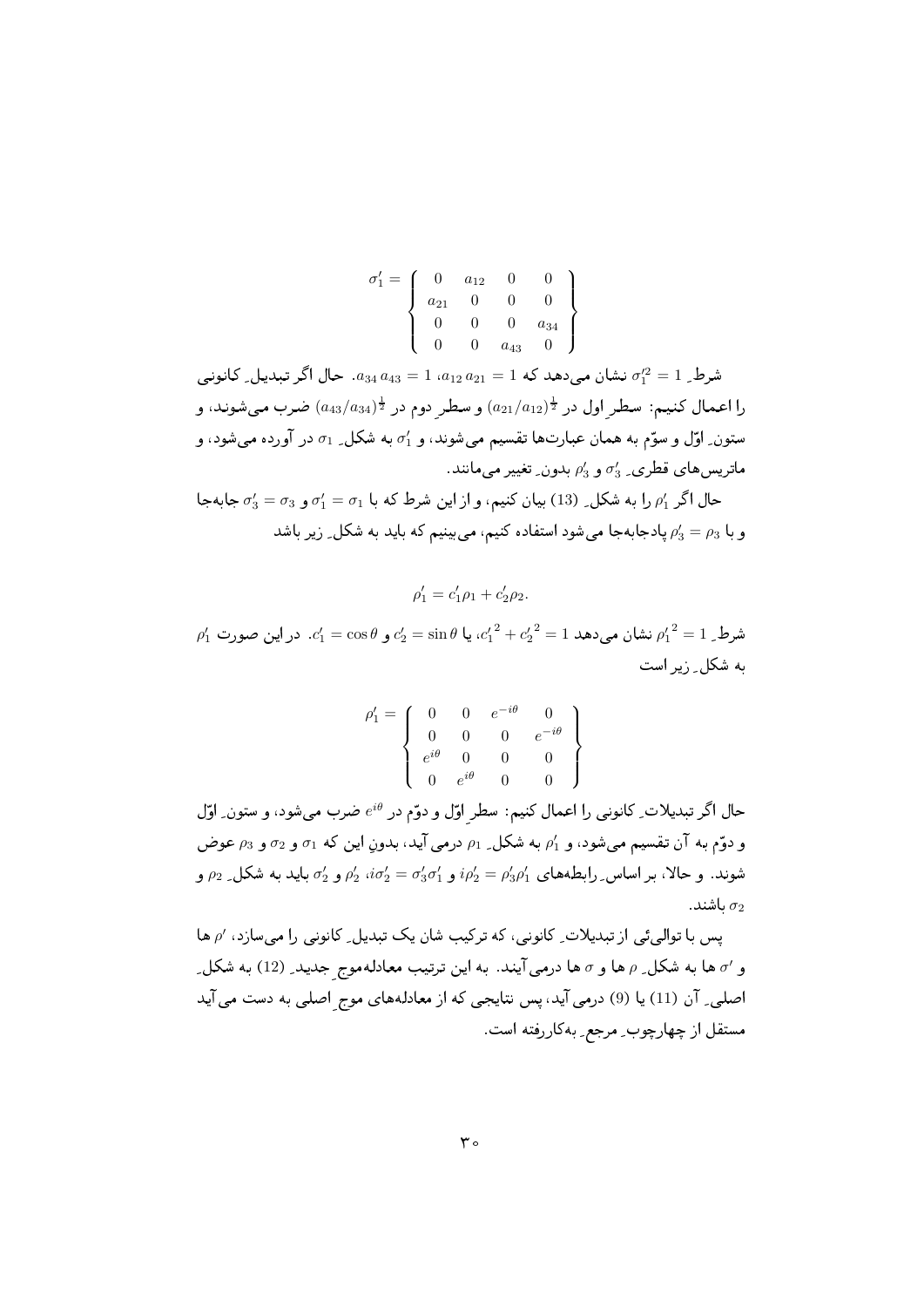## § 4. هميلتوني، برا ي. ميداني دل خواه.

برای به دست آوردن همبلتونی یک الکترون در میدان الکترومغناطیسی با میدان اسکالر A، و میدان ِ برداری ِ A، فرآیند ِ معمول ِ جایگزینی ِ Po + e/c . A، به جای ِ po به و به جای و، در همیلتونی بدون ِ میدان را به کار می بریم. به این ترتیب از  ${\bf p}+e/c$ . A معادلهی (9) به دست می آوریم

$$
\left[p_0 + \frac{e}{c}\mathbf{A}_0 + \rho_1\left(\boldsymbol{\sigma}, \mathbf{p} + \frac{e}{c}\mathbf{A}\right) + \rho_3 mc\right] \ \psi = 0. \tag{14}
$$

به نظر می رسد این معادلهموج برای به حساب آوردن ِ تمام پدیدههای دولایهگی کافی است. با احتساب ِ این که ماتریس های p و e چهار سطر و ستون دارند، جوابهای معادلهی بالا چهار برابر معادلهی غیر نسبیتی ِ قبلی ِ (1) است. از آن جا که نصف ِ حلها به خاطر این که به الکترونی با بار e- مربوط اند کنار گذاشته می شوند، تعداد ِ باقی مانده ی حل ها برای توجیه ِ پدیده ی دولایهگی درست میشود. اثباتی که در بحث ِ گذشته برای ناوردائی تحت ِ تبدیل ِ لورنتس آورده شد به همان شکل برای معادلهموج کلی تر (14) نیز قابل ِ اعمال است. میتوانیم تصویر اوّلیهای از این که چگونه رابطهی (14) با معادلهموج نسبیتی ِ قبلی ِ (1)  $e'$  فرق می کند را با ضرب ِ آن همان طور که با معادلهی (5) کردیم ببینیم. این، با جاگذاری ِ  $e/c$  به جای  $e/c$ ، می دهد

$$
= [-(p_0 + e'A_0) + \rho_1(\boldsymbol{\sigma}, \mathbf{p} + e'A) + \rho_3 mc]
$$
  
\n
$$
\times [(p_0 + e'A_0) + \rho_1(\boldsymbol{\sigma}, \mathbf{p} + e'A) + \rho_3 mc] \psi
$$
  
\n
$$
= [-(p_0 + e'A_0)^2 + (\boldsymbol{\sigma}, \mathbf{p} + e'A)^2 + m^2 c^2
$$
  
\n
$$
+ \rho_1 \{ (\boldsymbol{\sigma}, \mathbf{p} + e'A)(p_0 + e'A_0) - (p_0 + e'A_0)(\boldsymbol{\sigma}, \mathbf{p} + e'A) \} ] \psi.
$$
 (15)

حالا از رابطهی عمومی برای دو بردار دل خواه B و C که با  $\sigma$  جابهجا میشوند استفاده می کنیم

$$
(\boldsymbol{\sigma}, \mathbf{B})(\boldsymbol{\sigma}, \mathbf{C}) = \sum \sigma_1^2 B_1 C_1 + \sum (\sigma_1 \sigma_2 B_1 C_2 + \sigma_2 \sigma_1 B_2 C_1)
$$
  
= (\mathbf{B}, \mathbf{C}) + i \Sigma \sigma\_3 (B\_1 C\_2 - B\_2 C\_1)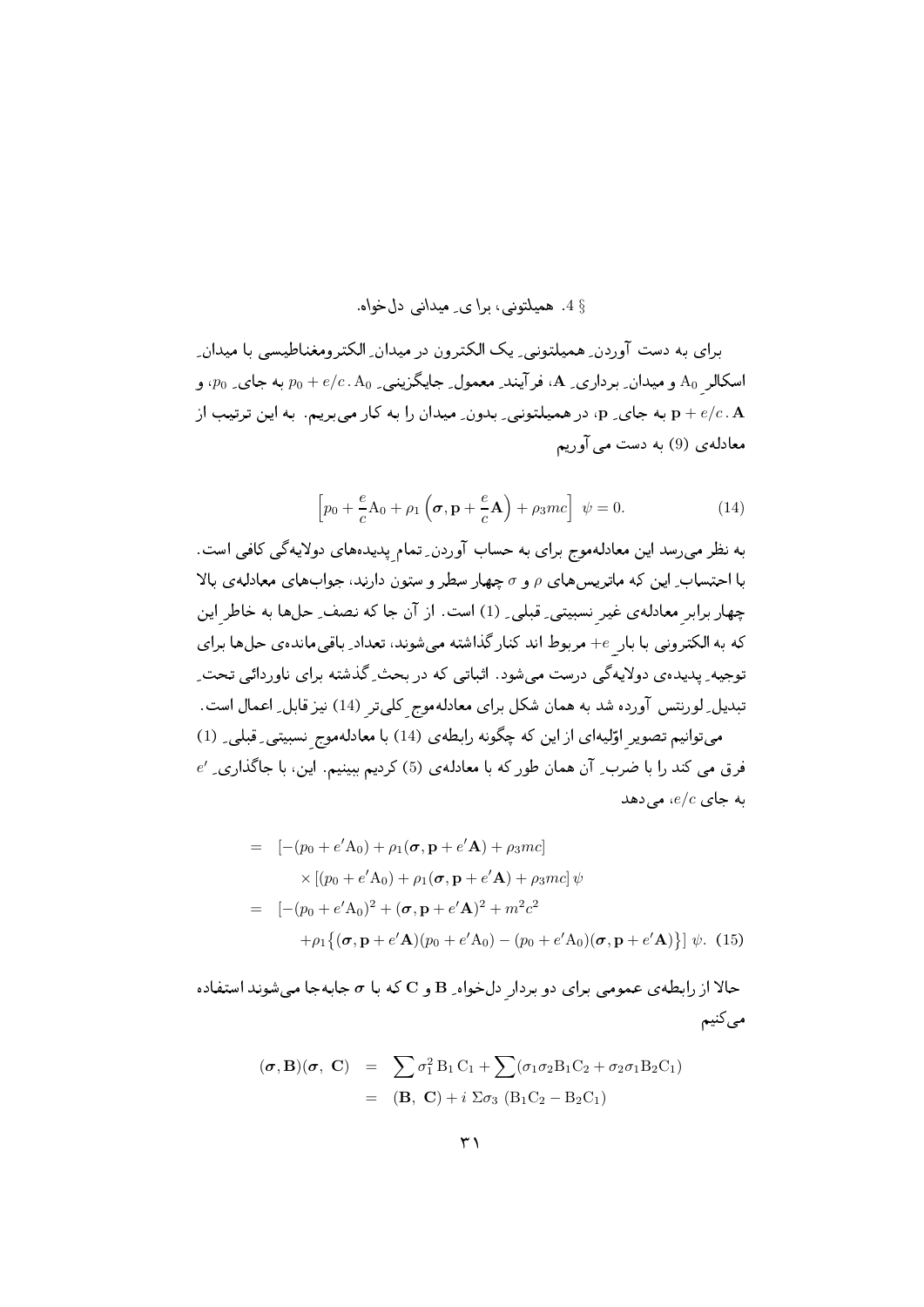$$
= (\mathbf{B}, \mathbf{C}) + i (\boldsymbol{\sigma}, \mathbf{B} \times \mathbf{C}). \tag{16}
$$

$$
\mathbf{B} = \mathbf{C} = \mathbf{p} + e'\mathbf{A}
$$
 پیدا می کنیم

$$
(\boldsymbol{\sigma}, \mathbf{p} + e'\mathbf{A})^2 = (\mathbf{p} + e'\mathbf{A})^2 + i \Sigma \sigma_3
$$
  
\n
$$
[(p_1 + e'\mathbf{A}_1)(p_2 + e'\mathbf{A}_2) - (p_2 + e'\mathbf{A}_2)(p_1 + e'\mathbf{A}_1)]
$$
  
\n
$$
= (\mathbf{p} + e'\mathbf{A})^2 + \hbar e'(\boldsymbol{\sigma}, \text{ curl}\mathbf{A}).
$$

به این ترتیب (15) می شود

$$
0 = \left[ -(p_0 + e'\mathbf{A}_0)^2 + (\mathbf{p} + e'\mathbf{A})^2 + m^2c^2 + e'\hbar(\boldsymbol{\sigma}, \text{ curl}\mathbf{A}) \right]
$$

$$
-ie'\hbar\rho_1(\boldsymbol{\sigma}, \text{grad }\mathbf{A}_0 + \frac{1}{c}\frac{\partial \mathbf{A}}{\partial t}) \right] \psi
$$

$$
= \left[ -(p_0 + e'\mathbf{A}_0)^2 + (\mathbf{p} + e'\mathbf{A})^2 + m^2c^2 + e'\hbar(\boldsymbol{\sigma}, \mathbf{H}) + ie'\hbar\rho_1(\boldsymbol{\sigma}, \mathbf{E}) \right] \psi,
$$

که در آن E و H بردارهای میدانهای الکتریکی و مغناطیسی هستند. عبارت ِ بالا با (1) در دو عبارت ِ اضافى ِ

$$
\frac{e\hbar}{c}(\boldsymbol{\sigma}, \mathbf{H}) + \frac{ie\hbar}{c}\rho_1(\boldsymbol{\sigma}, \mathbf{H})
$$

در F متفاوت است. این دو عبارت، وقتی به  $2\,m$  تقسیم شوند، می تواند به عنوان ِ انر ژی ِ پتانسپل ِ اضافی ِ الکترون به خاطر ِ ِ درجات ِ آزادی ِ جدید تلقی شود. پس الکترون طوری  $ie\hbar/2mc$ . دفتار می کند انگار که گشتاور په مغناطیسی په  $\hbar/2mc$  و گشتاور په الکتریکی په  $\sigma$ دارد. این گشتاور ـ مغناطیسی همان چیزی است که در مدل ِ الکترون ِ چرخان فرض می شود. گشتاور ِ الکتریکی، که موهومی ِ محض است، چیزی است که نباید انتظارش را داشته باشیم. این که آیا گشتاور ِ الکتریکی معنی ِ فیزیکی دارد مورد ِ شک است، زیرا همپلتونی ی (14) كه از آن شروع كرديم حقيقى است، و قسمت ِ موهومى تنها وقتى ظاهر مى شود كه آن را به نحو ی ساختگی [در مزدوج اش ] ضرب می کنیم تا به شکلی که یاد آور همیلتونیهای نظریههای قبلی است در آید.

5 5. انتگرال های تکانهی زاویهای برای حرکت در یک میدان ِ مرکزی.

حال حرکت ِ یک الکترون را در میدان ِ نیروی مرکزی با تفصیلی بیشتر بررسی میکنیم. قرار می دهیم A = 0 و (e'A $_0 = V(r)$ ، که یک تابع دل خواه از شعاع ِ r است، بنا بر این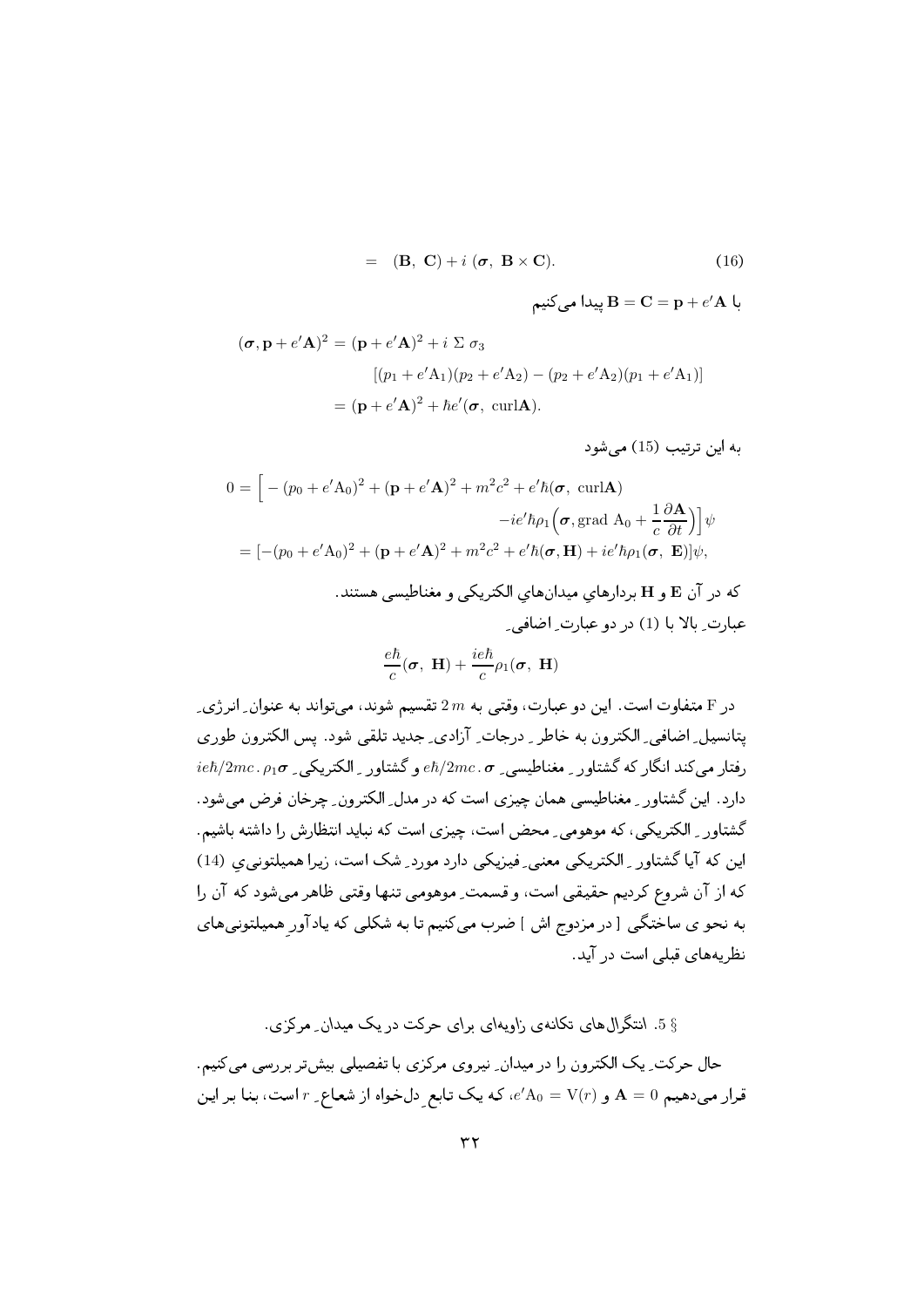هميلتوني\_ (14) ميشود

$$
F \equiv p_0 + V + \rho_1(\boldsymbol{\sigma}, \mathbf{p}) + \rho_3 mc.
$$

حلهای تناوبی ِ معادلهموج E $\psi=0$  را تعیین خواهیم کرد، که در آنها  $p_0$  به جای یک عمل گر به عنوان ِ یک پارامتر در نظر گرفته میشود؛ این [  $p_0$  ] در واقع 1/c برابر ـ تراز ـ انرژی است.

ابتدا انتگرال های تکانه ی ِ زاویهای ِ حرکت را خواهیم یافت. تکانهی زاویهای ِ مداری ِ m . اب اب العالم العالم العالم العالم العالم العالم العالم العالم العالم المناسبة العالم المناسبة العالم العالم

$$
\mathbf{m}=\mathbf{x}\times\mathbf{p},
$$

2( \$- 9  Z

$$
m_1x_1 - x_1m_1 = 0, \t m_1x_2 - x_2m_1 = ihx_3m_1p_1 - p_1m_1 = 0, \t m_1p_2 - p_2m_1 = ihp_3\nm × m = ihm, \t m2m1 - m1m2 = 0,
$$
\n(17)

به همراه ِ روابطی که از جایگشت ِ شاخصها به دست می آیند. همچنین m با r، و با تکانهی مزدوجش  $p_r$  جابهجا میشود.

7 -

$$
m_1 \mathbf{F} - \mathbf{F} m_1 = \rho_1 \{ m_1(\boldsymbol{\sigma}, \mathbf{p}) - (\boldsymbol{\sigma}, \mathbf{p}) m_1 \}
$$

$$
= \rho_1(\boldsymbol{\sigma}, m_1 \mathbf{p} - \mathbf{p} m_1)
$$

$$
= i\hbar \rho_1 (\sigma_2 p_3 - \sigma_3 p_2)
$$

وبنا بر این

$$
\mathbf{m} \mathbf{F} - \mathbf{F} \mathbf{m} = i\hbar \rho_1 \ \boldsymbol{\sigma} \times \mathbf{p}.
$$
 (18)

در نتیجه m یک ثابت ِ حرکت نیست. به علاوه، با کمک ِ (8) داریم  $\sigma_1 \text{F} - \text{F} \sigma_1 = \rho_1 \{ \sigma_1(\boldsymbol{\sigma}, \ \mathbf{p}) - (\boldsymbol{\sigma}, \ \mathbf{p}) \sigma_1 \}$  $= \rho_1(\sigma_1\boldsymbol{\sigma} - \boldsymbol{\sigma}\sigma_1, \mathbf{p})$  $= 2 i \rho_1 (\sigma_3 p_2 - \sigma_2 p_3),$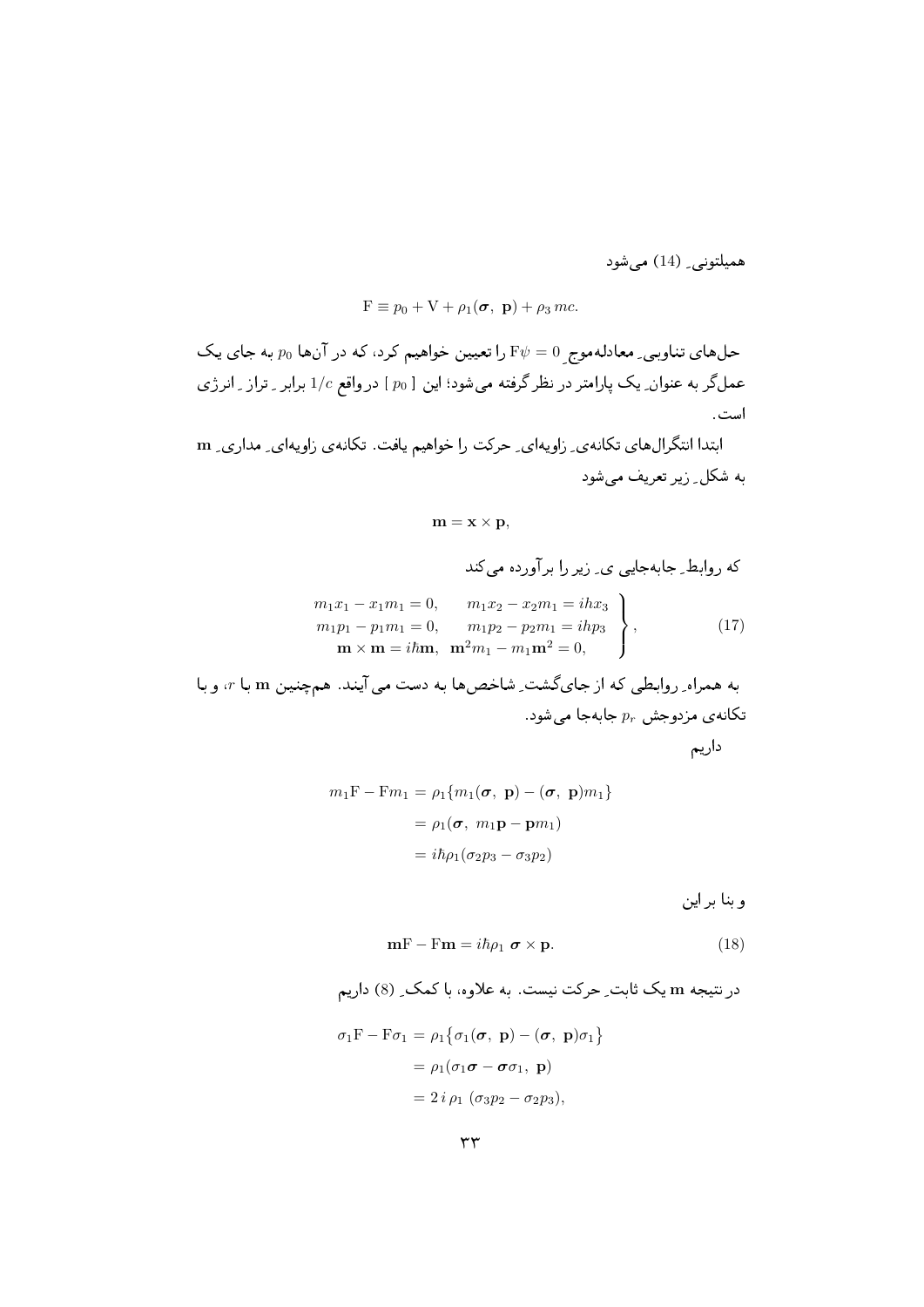و بنا بر این

 $\sigma F - F \sigma = -2i \rho_1 \sigma \times r$ 

از این رو

$$
(\mathbf{m} + \frac{1}{2}\hbar\boldsymbol{\sigma})\ \mathbf{F} - \mathbf{F}(\mathbf{m} + \frac{1}{2}\hbar\boldsymbol{\sigma}) = 0.
$$

به این ترتیب  $\hbar \sigma$  ( سنگ آن را M مینامیم) یک ثابت ِ حرکت است. میتوانیم این نتیجه را چنین تعبیر کنیم که بگوییم الکترون یک تکانهی ِ زاویهای ِ اسپینبی  $\hbar \sigma$  دارد، که به تکانه ي زاويهاي ٍ مداري ٍ m ٍ آن اضافه مي شود، و تکانه ي ٍ زاويهاي ٍ کل ٍ N را مي دهد که ثابت حركت است.

وابط ِ جابه جایی ہ (17) تماماً با جاگذاری ہ سا با M ها برقرارند. به طورِ خاص  
17 × M = 
$$
i\hbar
$$
M و
$$
M^2 M_3 = M_3 M^2.
$$

یک متغیر کنش ِ سیستم است. چون مقدارمشخصههای ِ  $m_3$  باید مضارب ِ صحیحی از  $\rm M_3$ باشند تا تابع ِ موج تک مقدار باشد، مقدارمشخصههای ِ M3 باید مضارب ِ فرد ِ  $\frac{\hbar}{2}$  باشند. اگر  $\hbar$ قرار دهيم

$$
\mathbf{M}^2 = \left(j^2 - \frac{1}{4}\right)\hbar^2,\tag{19}
$$

عدد ِ کوانتمی ِ دیگری خواهد بود، و مقدارمشخصههای ِ M3 در گسترهی ِ  $\hbar$ ران تا  $j$ خواهند بود [7]. به این ترتیب  $j$  مقدارها ی ِ صحیح میگیرد.  $(j+\frac{1}{2})\hbar$ به سادهگی از (18) می توان دید که  $\rm m^2$  با F جابهجا نمی شود، و بنا بر این ثابت ِ حرکت نیست. این بین ِ نظریهی حاضر و نظریهی قبلی ِ الکترون ِ چرخان، که در آن m<sup>2</sup> ثابت است، و عدد ِ كوانتومي ِ سمتبي ِ k را با رابطهاي مانند ِ (19) تعريف مي كند فرق مي گذارد. خواهیم دید که  $j$  در واقع نقش ـ & در نظریه ی قبلی را بازی می کند.

## § 6. ترازهای ِ انرژی برای ِ حرکت در یک میدان ِ مرکزی .

حالا معادله ی موج را به شکل ِ معادله ی ِ دیفرانسیلی در r به دست می آوریم که در آن متغیرهائی که جهتگیری ِ سیستم را مشخص می کنند حذف شدهاند. این کار را می توانیم تنها با استفاده از جبر ناجابهجائی مقدماتی به روشی که می آید انجام دهیم.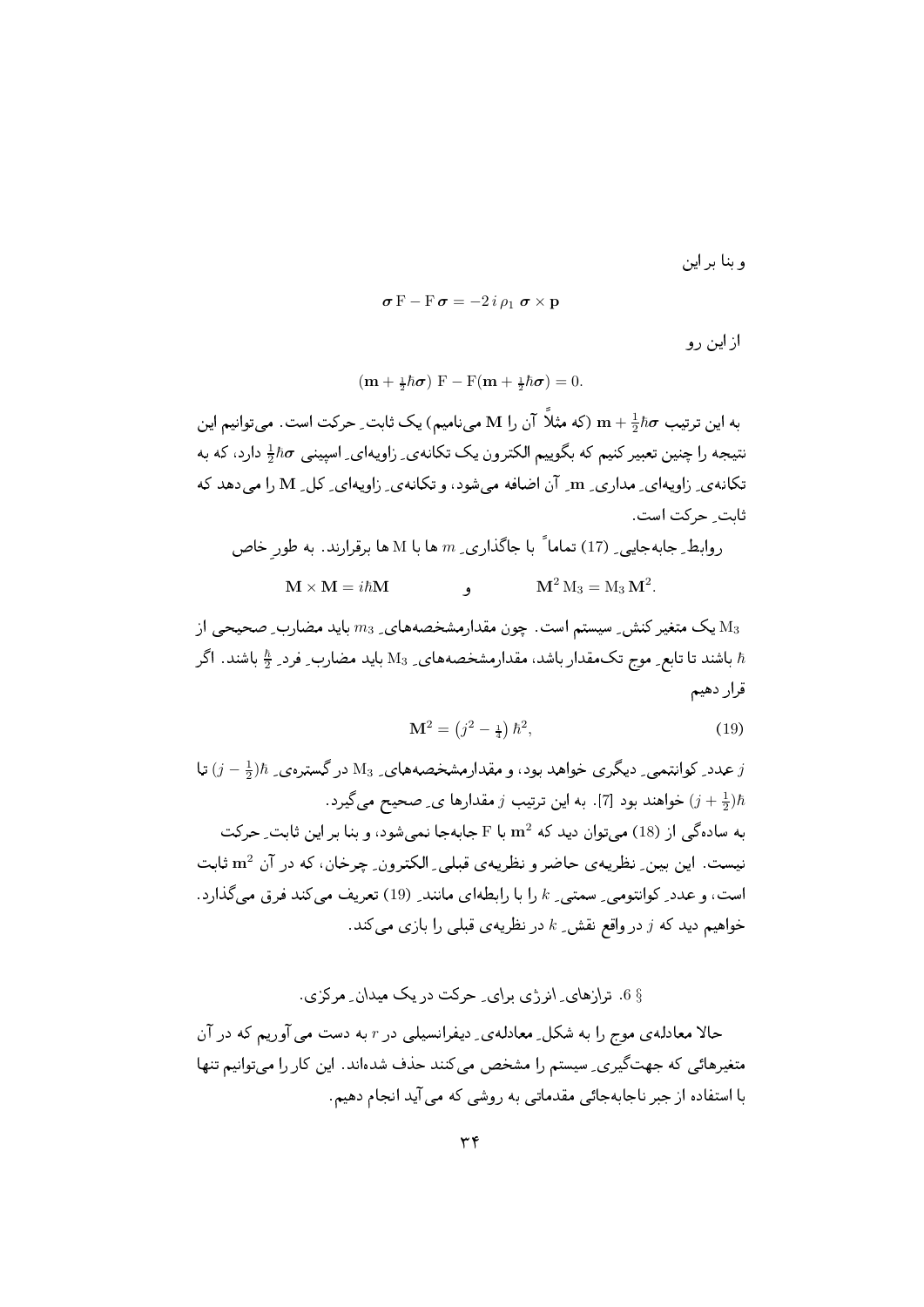در رابطەى (16) بگیرید 
$$
{\bf B} = {\bf C} = {\bf m}
$$
 بگیرید

$$
(\boldsymbol{\sigma}, \mathbf{m})^2 = \mathbf{m}^2 + i(\boldsymbol{\sigma}, \mathbf{m} \times \mathbf{m})
$$
  
=  $(\mathbf{m} + \frac{1}{2}\hbar\boldsymbol{\sigma})^2 - \hbar(\boldsymbol{\sigma}, \mathbf{m}) - \frac{1}{4}\hbar^2\boldsymbol{\sigma}^2 - \hbar(\boldsymbol{\sigma}, \mathbf{m})$   
=  $= \mathbf{M}^2 - 2\hbar(\boldsymbol{\sigma}, \mathbf{m}) - \frac{3}{4}\hbar^2.$  (20)

از این رو

$$
\{(\sigma, \mathbf{m}) + \hbar\}^2 = \mathbf{M}^2 + \frac{1}{4}\hbar^2 = j^2\hbar^2.
$$

تا این جا  $j$  را فقط از راه ِ  $j^2$  تعریف کردیم، و حالا، اگر بخواهیم، میتوانیم  $j\hbar$  را برابر ِ بگیریم. این مناسب نیست زیرا می خواهیم  $j$  یک ثابت ِ حرکت باشد در حالی که  $(\sigma, \mathbf{m}) + \hbar$ شابت ِ حركت نيست، اگر چه مربعاش هست. در واقع، با كاربرد ِ ديگري از (16) f) داریم،

$$
(\sigma, \mathbf{m}) (\sigma, \mathbf{p}) = i(\sigma, \mathbf{m} \times \mathbf{p}),
$$
  

$$
(\mathbf{m}, \mathbf{p}) = 0 \text{ as } (\mathbf{m}, \mathbf{p}) = 0
$$
 
$$
\text{or, } \mathbf{m} = \mathbf{m},
$$
  

$$
(\sigma, \mathbf{p}) (\sigma, \mathbf{m}) = i(\sigma, \mathbf{p} \times \mathbf{m}),
$$

پس

$$
(\boldsymbol{\sigma}, \mathbf{m}) (\boldsymbol{\sigma}, \mathbf{p}) + (\boldsymbol{\sigma}, \mathbf{p}) (\boldsymbol{\sigma}, \mathbf{m}) = i \sum \sigma_1 (m_2 p_3 - m_3 p_2 + p_2 m_3 - p_3 m_2)
$$
  
=  $i \sum \sigma_1 \cdot 2i\hbar p_1 = -2\hbar(\boldsymbol{\sigma}, \mathbf{p})$ 

 $\{(\sigma, \mathbf{m}) + \hbar\}$   $(\sigma, \mathbf{p}) + (\sigma, \mathbf{p})$   $\{(\sigma, \mathbf{m}) + \hbar\} = 0.$ 

بس  $\sigma, \mathbf{m}) + \hbar$  با یکی از جملات ِ F، که  $\rho_{1} \ (\boldsymbol{\sigma}, \ \mathbf{p})$  باشد، پادجابهجا، و با دیگران جابهجا به  $(\boldsymbol{\sigma}, \mathbf{m}) + \hbar$ میشود. از این رو  $\rho_3\{ (\bm \sigma, \mathbf m) + \bar n \}$  با همهی چهار جمله جابهجا میشود، و در نتیجه ثابت ِ حركت است. امّا مربع ِ $\{ (\bm \sigma,{\bf m}) + \hbar \}$  هم بايد برابر ِ  $\hbar^2$  باشد. پس ميگيريم

$$
j\hbar = \rho_3\{(\boldsymbol{\sigma}, \mathbf{m}) + \hbar\}.
$$
 (21)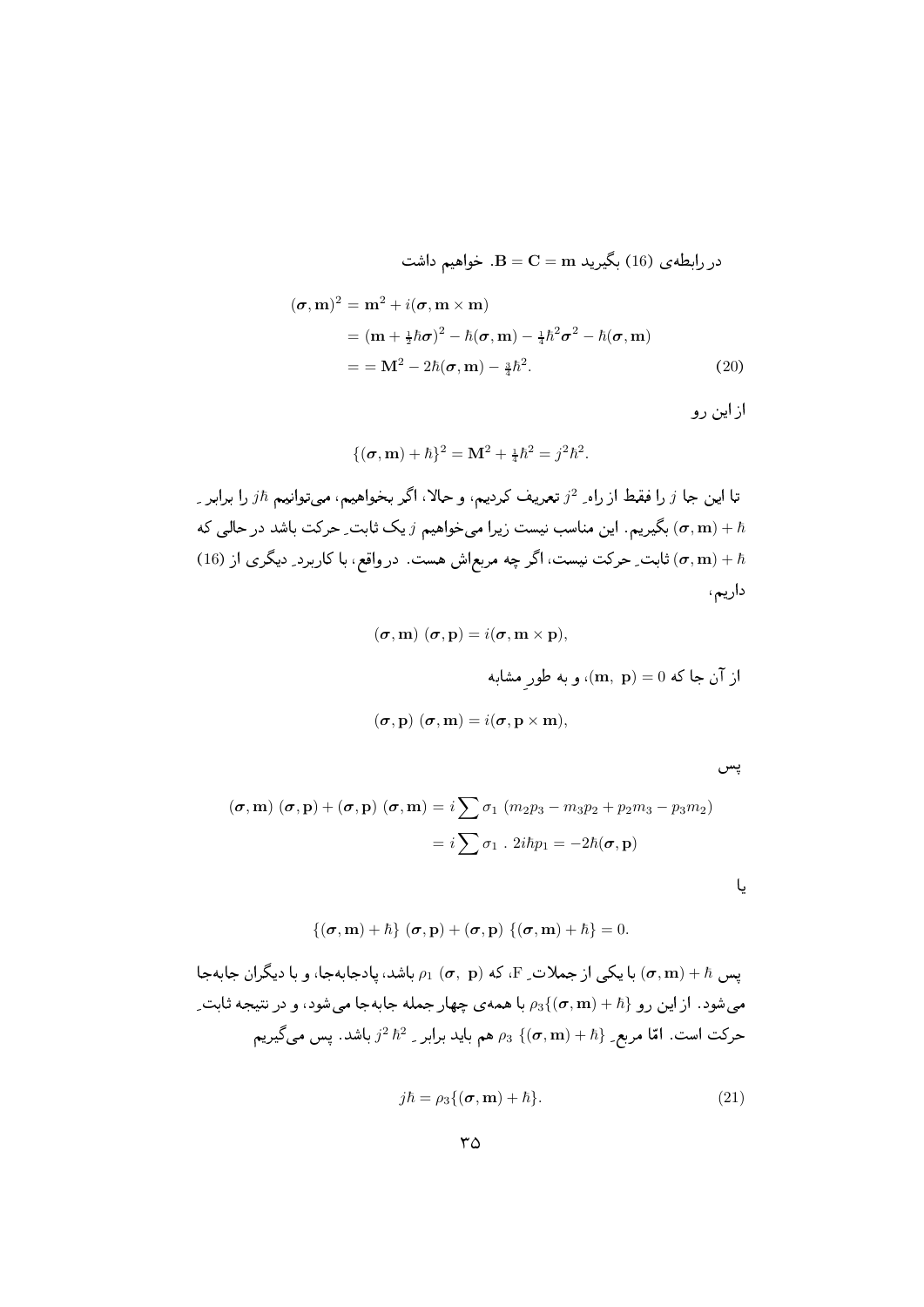$(\boldsymbol{\sigma}, \mathbf{x})$   $(\boldsymbol{\sigma}, \mathbf{p}) = (\mathbf{x}, \ \mathbf{p}) + i (\boldsymbol{\sigma}, \mathbf{m}).$ 

اکنون، یک تعریف\_ مجاز از 
$$
p_r
$$

$$
(\mathbf{x}, \ \mathbf{p}) = rp_r + i\hbar,
$$
\n(21)  $j$ 

$$
(\boldsymbol{\sigma},\mathbf{m})=\rho_3j\hbar-\hbar.
$$

پس

$$
(\boldsymbol{\sigma}, \mathbf{x}) (\boldsymbol{\sigma}, \mathbf{p}) = r p_r + i \rho_3 j \hbar. \tag{22}
$$

كميّت ِ ع را معرفي ميكنيم، با اين تعريف:

$$
r\varepsilon = \rho_1 \left( \boldsymbol{\sigma}, \mathbf{x} \right). \tag{23}
$$

جون 7 با 14 و (
$$
\sigma
$$
, x) جابمجا میشود، با 3 هم میشود. پس داریم  
\n
$$
r^2 \varepsilon^2 = [\rho_1 \ (\sigma, \mathbf{x})]^2 = (\sigma, \mathbf{x})^2 = \mathbf{x}^2 = r^2
$$

 $\varepsilon^2=1.$ 

چون، تا جائی که به تکانهزاویهای مربوط است، بین ِ x و p تقارن هست، (a, x) به انند ِ باید با M و  $j$  جابهجا شود. به علاوه،  $\varepsilon$  باید با  $p_r$  جابهجاشود، چون داریم  $\varepsilon$  باید با  $\epsilon$  ( $\sigma, {\bf p})$ 

$$
(\boldsymbol{\sigma},\mathbf{x})\ (\mathbf{x},\ \mathbf{p})-(\mathbf{x},\ \mathbf{p})\ (\boldsymbol{\sigma},\mathbf{x})=i\hbar\ (\boldsymbol{\sigma},\mathbf{x}),
$$

که می دهد

$$
r\varepsilon (rp_r + i\hbar) - (rp_r + i\hbar) r\varepsilon = i\hbar r\varepsilon,
$$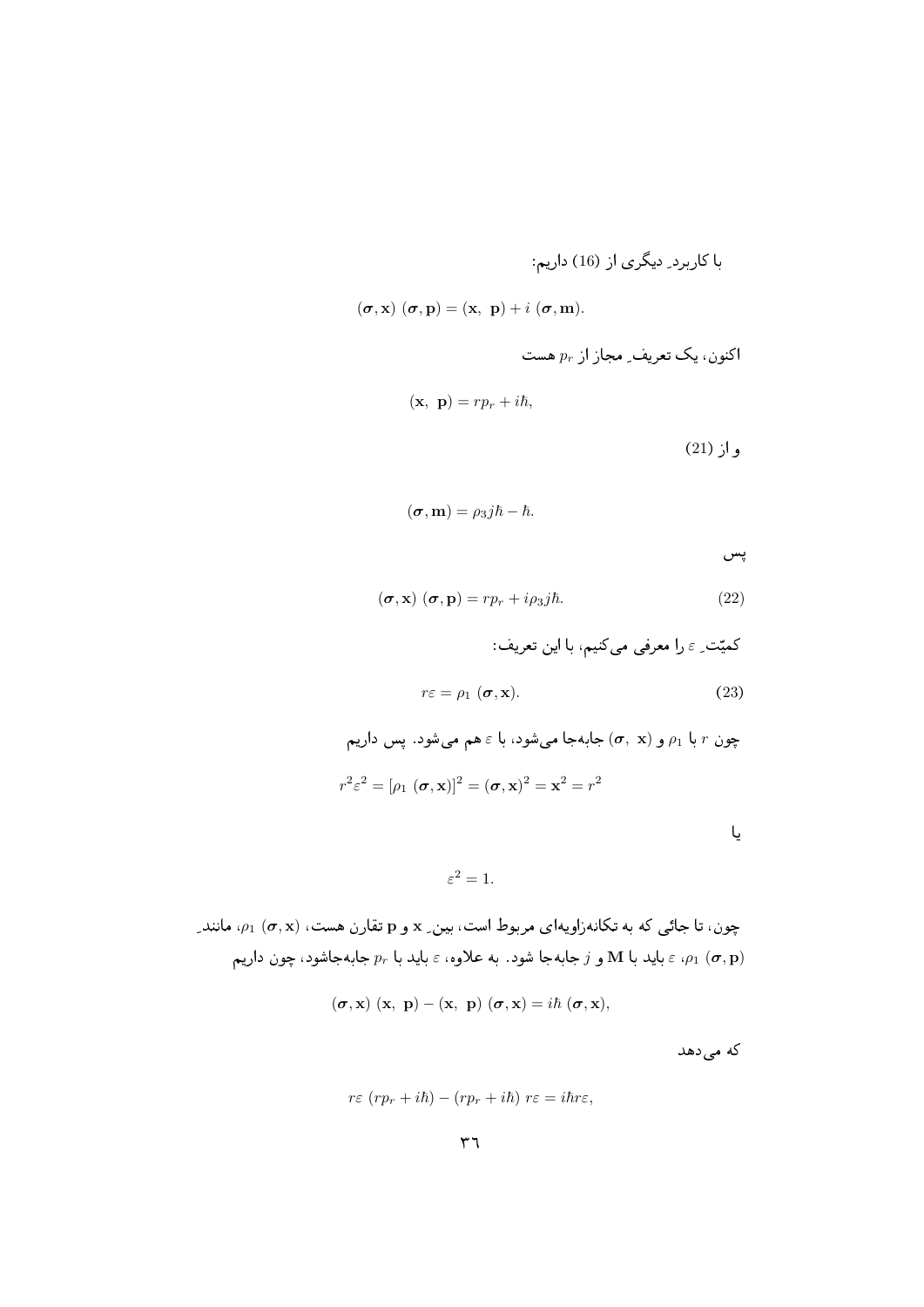که می رسد به

$$
\varepsilon p_r - p_r \varepsilon = 0.
$$

$$
r\varepsilon \rho_1 \left( \boldsymbol{\sigma}, \mathbf{p} \right) = r p_r + i \rho_3 j \hbar
$$

$$
\rho_1(\sigma, \mathbf{p}) = \varepsilon p_r + i\varepsilon \rho_3 j\hbar/r.
$$
 به این ترتیب

$$
F = p_0 + V + \varepsilon p_r + i\varepsilon \rho_3 j\hbar / r + \rho_3 mc. \tag{24}
$$

معادلمی (23) نشان میدهد که ۽ با 
$$
p_3
$$
 پادجابمجا میشود. پس میتوانیم با یک تبدیل۔  
کانونی (که شاید شامل\_ x ها و 7 ها و هم چنین 7ه او 7 ها هم باشد) ₃ را به شکل 2<sub>2</sub> در 2  
3 در آوریم، بی آن که  $p_3$  و تمام متغیرهائی که در طرف۔ راست۔ (24) آمده اند تغیبر  
کنند، [این ممکن است ] زیرا تمام این متغیرها با ₅ جابمجا میشوند. حالا  $i\epsilon\rho_3$  به شکل۔  
24 سو $i\epsilon\rho_3$  تواهد شد، و بنا براین معادلموج به شکل۔ زیر در می آید  
F4 = p0 + V + p<sub>2</sub>p<sub>r</sub> – p<sub>1</sub> jā/r + p<sub>3</sub>mc] 4

اگر این معادله را کامل بنویسیم، و مؤلفههای ِ متناظر با ستونها (یا سطرها) ی ِ اوّل و سوّم را به ترتیب  $\psi_{\alpha}$  و  $\psi_{\beta}$  بنامیم، خواهیم داشت

$$
(\mathbf{F}\psi)_{\alpha} \equiv (p_0 + \mathbf{V}) \ \psi_{\alpha} - \hbar \frac{\partial}{\partial r} \psi_{\beta} - \frac{j\hbar}{r} \psi_{\beta} + mc\psi_{\alpha} = 0,
$$
  
\n
$$
(\mathbf{F}\psi)_{\beta} \equiv (p_0 + \mathbf{V}) \ \psi_{\beta} + \hbar \frac{\partial}{\partial r} \psi_{\alpha} - \frac{j\hbar}{r} \psi_{\alpha} - mc\psi_{\beta} = 0.
$$

مؤلفهها ی ِ دوّم و چهارم تکرار ِ همین معادلهها را میدهند. حالا  $\psi_\alpha$  را حذف میکنیم. اگر را به جای ِ $mc \neq p_0 + \mathrm{V} + mc$  بگذاریم، معادله $\mathrm{d}$  اول می شود  $\mathrm{d} \mathrm{B}$  $\left(\frac{\partial}{\partial r}+\frac{j}{r}\right)\psi_{\beta} = \mathbf{B}\psi_{\alpha}$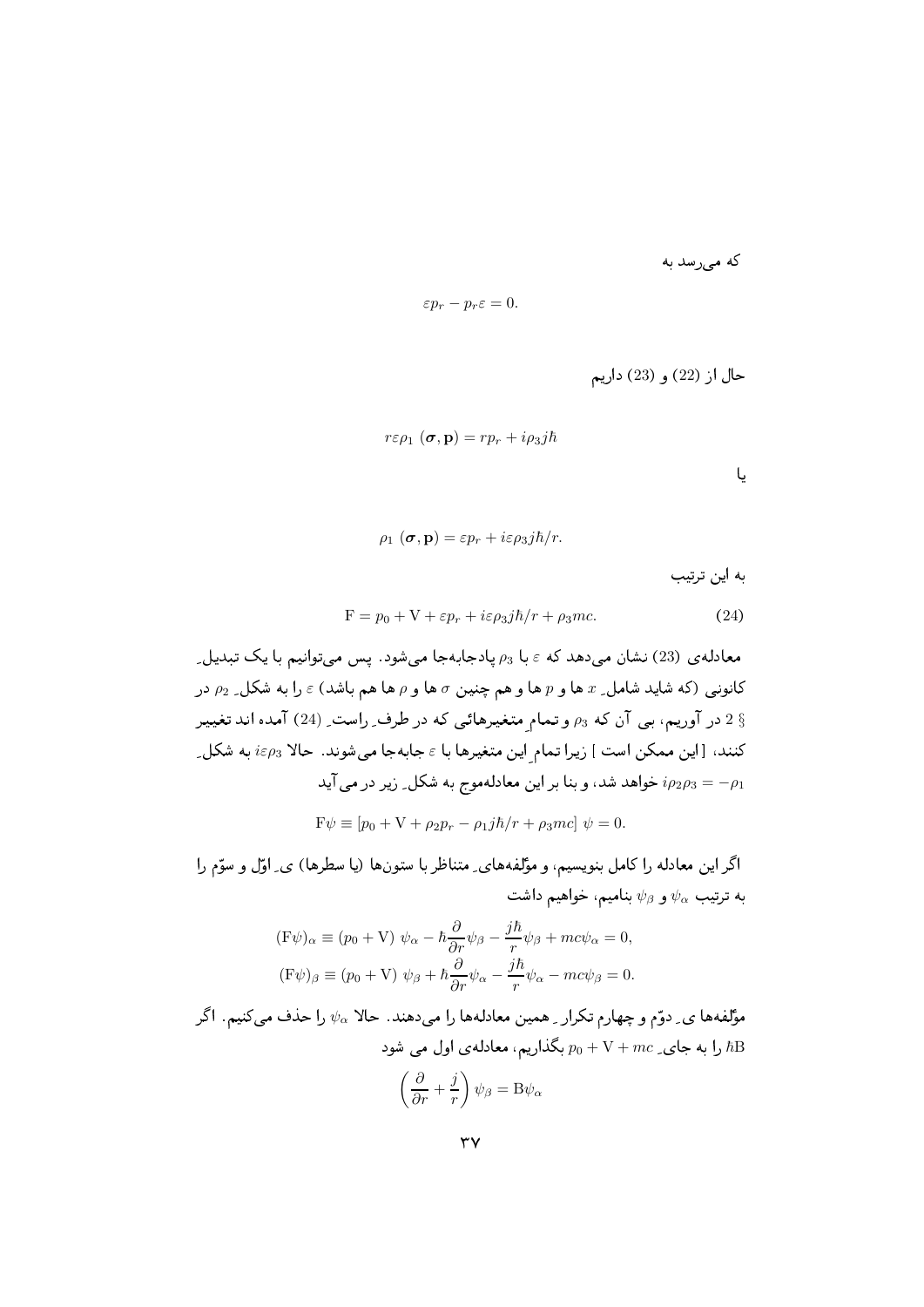که با مشتق گیر ی مے دهد

$$
\frac{\partial^2}{\partial r^2} \psi_\beta + \frac{j}{r} \frac{\partial}{\partial r} \psi_\beta - \frac{j}{r^2} \psi_\beta = B \frac{\partial}{\partial r} \psi_\alpha + \frac{\partial B}{\partial r} \psi_\alpha \n= \frac{B}{\hbar} \Big[ - (p_0 + \mathbf{V} - mc) \ \psi_\beta + \frac{j\hbar}{r} \ \psi_\alpha \Big] + \frac{1}{\hbar} \frac{\partial \mathbf{V}}{\partial r} \ \psi_\alpha \n= - \frac{(p_0 + \mathbf{V})^2 - m^2 c^2}{\hbar^2} \ \psi_\beta + \left(\frac{j}{r} + \frac{1}{B\hbar} \frac{\partial \mathbf{V}}{\partial r}\right) \left(\frac{\partial}{\partial r} + \frac{j}{r}\right) \ \psi_\beta.
$$

2

$$
\frac{\partial^2}{\partial r^2}\psi_\beta + \left[\frac{(p_0 + V)^2 - m^2c^2}{\hbar^2} - \frac{j(j+1)}{r^2}\right]\psi_\beta - \frac{1}{B\hbar}\frac{\partial V}{\partial r}\left(\frac{\partial}{\partial r} + \frac{j}{r}\right)\psi_\beta = 0. \tag{25}
$$

مقدارهای ِ پارامتر  $p_0$  که برای ِ انها این معادله حلهائی دارد که در  $r=0$  و  $r=\sigma$  متناهی اند، برابر اند با 1/c <sub>-</sub> ترازهای ِ انرژی ِ سیستم. برای ِ مقایسهی این معادله با معادلههای ِ نظریههای ِ قبلی قرار میدهیم  $r\chi$  =  $\psi_\beta$ ، به این ترتیب

$$
\frac{\partial^2}{\partial r^2} \chi + \frac{2}{r} \frac{\partial}{\partial r} \chi + \left[ \frac{(p_0 + V)^2 - m^2 c^2}{\hbar^2} - \frac{j(j+1)}{r^2} \right] \chi - \frac{1}{B\hbar} \frac{\partial V}{\partial r} \left( \frac{\partial}{\partial r} + \frac{j}{r} \right) \chi = 0. \tag{26}
$$

اگر از آخرین جمله صرف:ظر کنیم، که به علت ِ بزرگی ِ B کوچک است، این معادله معادلهی  $\gamma_1$  , and  $\gamma_2$  , and  $\gamma_3$  , and  $\gamma_4$  is the set of  $\gamma_5$  , and  $\gamma_6$  is the  $\gamma_7$ از آن جائی که  $j$ ، بنا به تعریف، هر دو مقدارِ مثبت و منفی ِ صحیح ِ مقدارمشخصهها را می گیرد، معادله ی ما، اگر از جمله ی آخر صرف ِ نظر نشود، تعداد ترازهای ِ انرژی را دو برابر \*2+-

حال جملهى آخرِ معادلهى (26) را، كه از همان مرتبهى بزرگى ِ تصحيحات ِ نسبيتى ل میں اس کے اپنے اپنے کا میں اس کے مطابق کر کرنے کی مقدم اس کے اس کے اس کے اس کے اس کے اس کے اس کے اس کے اس کے جمله $\partial \chi / \partial r$  را با یک تبدیل ِ اضافی ِ تابع ِ موج حذف کنیم. می گذاریم

$$
\chi = \mathbf{B}^{-\frac{1}{2}} \chi_1,
$$

 $2+1$ 

$$
\frac{\partial^2}{\partial r^2} \chi_1 + \frac{2}{r} \frac{\partial}{\partial r} \chi_1 + \left[ \frac{(p_0 + \mathbf{V})^2 - m^2 c^2}{\hbar^2} - \frac{j(j+1)}{r^2} \right] \chi_1 + \left[ \frac{1}{B\hbar} \frac{j}{r} \frac{\partial \mathbf{V}}{\partial r} - \frac{1}{2} \frac{1}{B\hbar} \frac{\partial^2 \mathbf{V}}{\partial r^2} + \frac{1}{4} \frac{1}{B^2 \hbar^2} \left( \frac{\partial \mathbf{V}}{\partial r} \right)^2 \right] \chi_1 = 0. \tag{27}
$$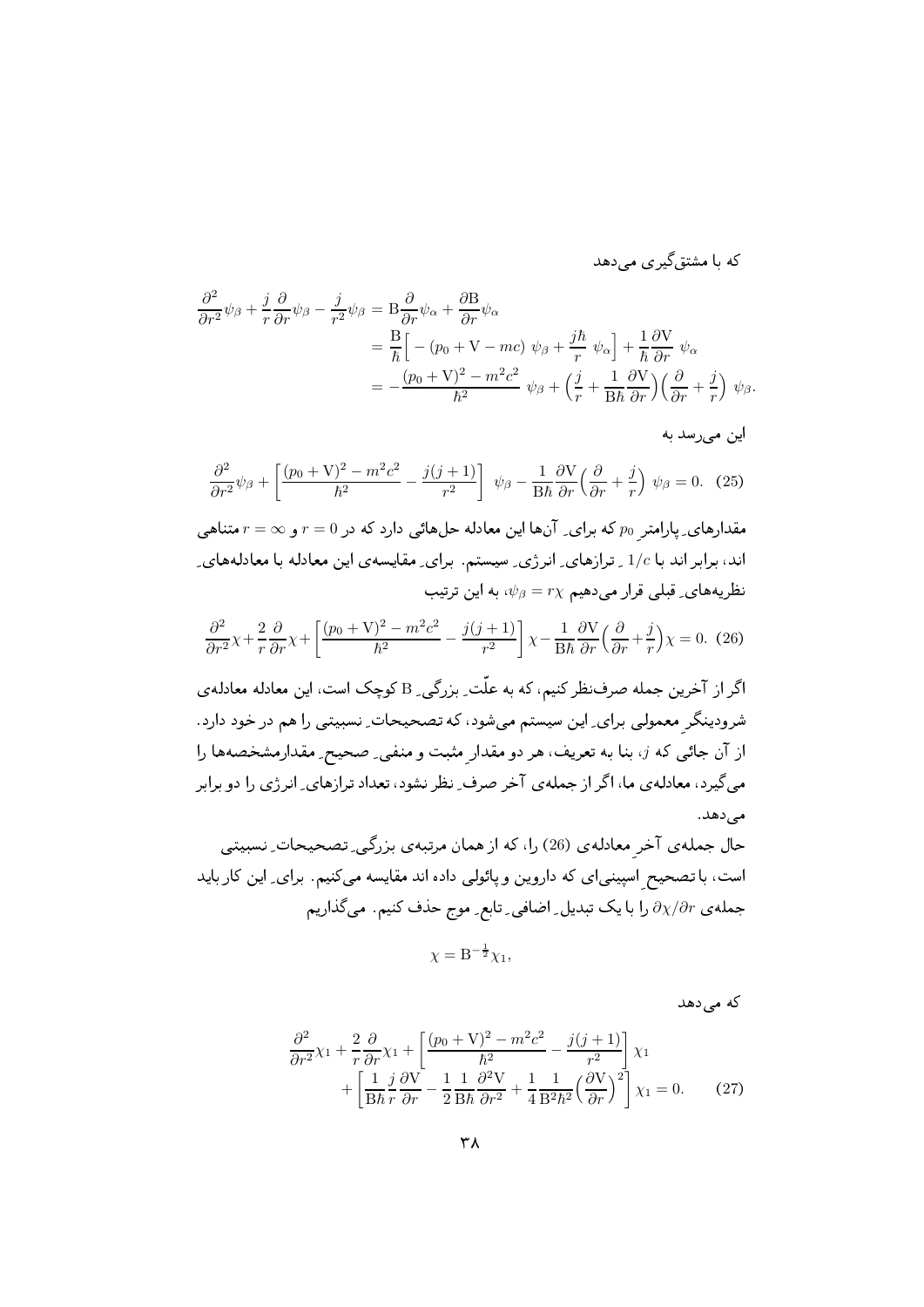تا مرتبهى اول ِ دقت، اين تصحيح مى دهد

$$
\frac{1}{\mathrm{B}\hbar}\Big(\frac{j}{r}\frac{\partial\mathrm{V}}{\partial r}-\frac{1}{2}\frac{\partial^2\mathrm{V}}{\partial r^2}\Big)
$$

که در آن، (اگر  $p_0$  مثبت باشد)  $2mc \neq B$  است. برای اتم هیدروژن باید قرار دهیم تصحیح مرتبهی اول می شود.  $\mathrm{V}=e^2/cr$ 

$$
-\frac{e^2}{2mc^2r^3}(j+1).
$$
 (28)

اگر در (27) به جای ِ 1 +  $j$  بگذاریم  $j$ ۰ تغییری در جملهای که نمایانندهی سیستم مختل نشده است ندادهایم، پس

$$
\frac{e^2}{2mc^2r^3}j\tag{28'}
$$

$$
\frac{e^2}{2m\hbar c^2 r^3}(\pmb{\sigma},~\mathbf{m})
$$

باید به خاطر داشته باشیم که در نظریهی پائولی —داروین، تکانهزاویهای ِ برآیند ِ & نقش ِ قسمتی از  $j$  را بازی میکند. ما باید  $k$  را، در عوض ِ مانسته ی دقیقاش (19)، با

$$
\mathbf{m}^2 = k(k+1) \; \hbar^2
$$

تعریف کنیم، تا بتواند مانند ِ ز مقدارمشخصههای ِ صحیح بگیرد. از (20) داریم

$$
(\boldsymbol{\sigma}, \mathbf{m})^2 = k(k+1) \; \hbar^2 - \hbar \; (\boldsymbol{\sigma}, \mathbf{m})
$$

یا

$$
\{(\sigma, \mathbf{m}) + \frac{1}{2}\hbar\}^2 = (k + \frac{1}{2})^2\hbar^2,
$$

از این رو

$$
(\boldsymbol{\sigma},\mathbf{m}) = k\hbar \quad \mathbf{u} \quad -(k+1)\hbar.
$$